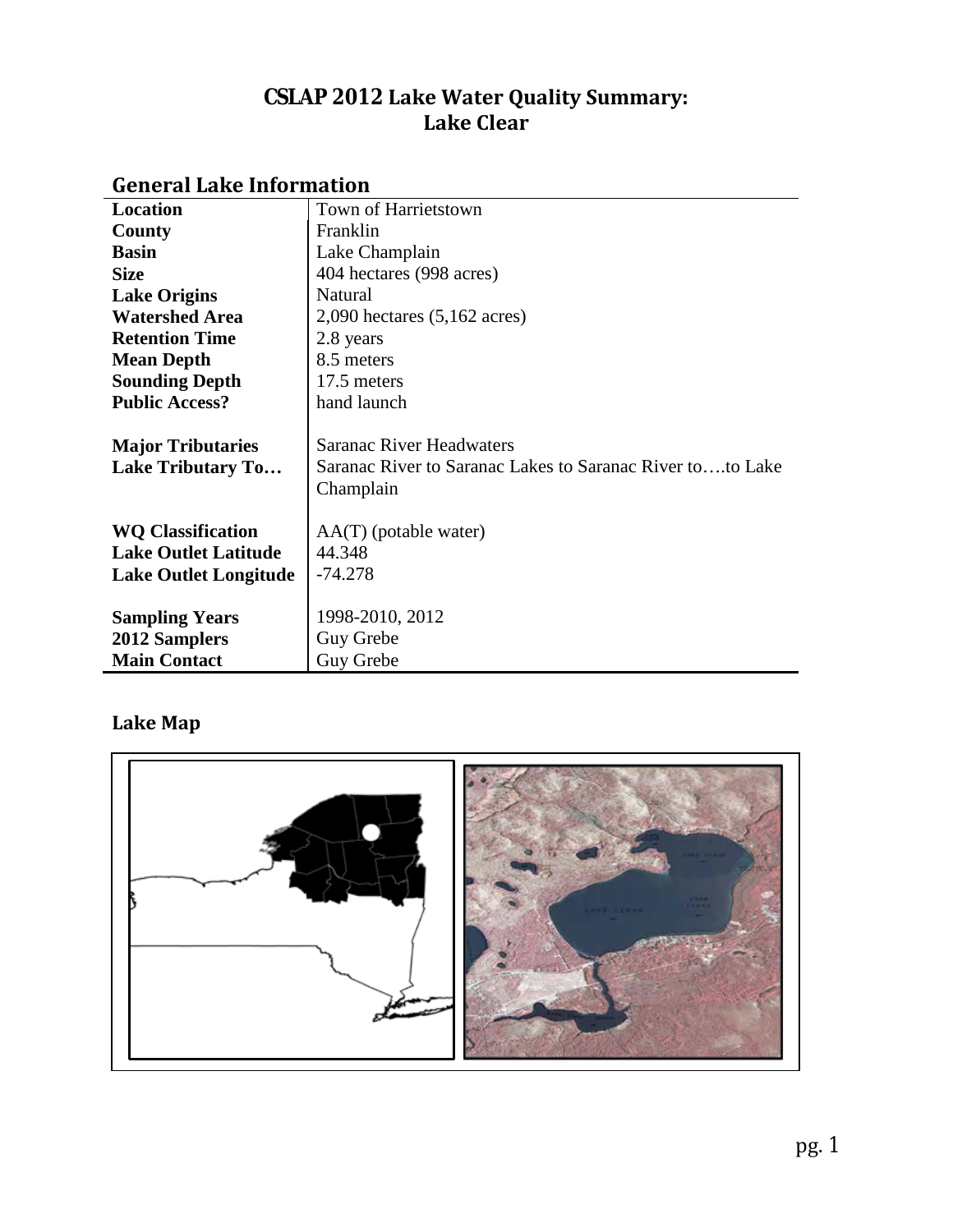## **Background**

Lake Clear is a 998 acre, class AA(T) lake found in the Town of Harrietstown in Franklin County, in the northern Adirondack region of New York State. It was first sampled as part of CSLAP in 1998.

It is one of nine CSLAP lakes among the more than 270 lakes found in Essex County, and one of 24 CSLAP lakes among the more than 470 lakes and ponds in the Upper Hudson River drainage basin.

## **Lake Uses**

Lake Clear is a Class AA(T) lake; this means that the best intended use for the lake is for potable water—drinking, contact recreation—swimming and bathing, non-contact recreation—boating and fishing, aquatic life, and aesthetics. The lake is used by lake residents and visitors (via a hand launch site) for a variety of recreational purposes—larger boats require private launching. A state owned day use area (unsupervised) serves as a beach.

Lake Clear is not stocked by the state; the lake association has stocked brown trout and salmon in the past.

General statewide fishing regulations are applicable in Lake Clear. In addition, open season for black bass lasts from  $3<sup>rd</sup>$  Saturday in June through November  $30<sup>th</sup>$ , with no size limit, a daily take limit of five fish and a minimum size of 12 inches. Open season for yellow perch and sunfish lasts all year, with no daily take or size limits. The open season for lake salmon and trout also lasts all year. There is a minimum size of 15 inches for lake salmon, and a daily take limit of three fish. Ice fishing is permitted. The daily take limit for trout is five fish.

# **Historical Water Quality Data**

CSLAP sampling was conducted on Lake Clear each year from 1998 to 2010, and 20112. The CSLAP reports for each of the past several years can be found on the NYSFOLA website at [http://nysfola.mylaketown.com.](http://nysfola.mylaketown.com/) The 2010 CSLAP report for Lake Clear can also be found on the NYSDEC web page at [http://www.dec.ny.gov/lands/77871.html.](http://www.dec.ny.gov/lands/77871.html)

Lake Clear has not been sampled by New York State as part of any the major state monitoring programs, although county or local monitoring may have been conducted to support fisheries management activities or for other purposes. The lake was sampled by several organizations, including the Adirondack Aquatic Institute (AAI) in 1994, the Public Service Commission (PSC) from 1991 to 1993, the MERI mercury study in 1988 and 1990, Don Charles as part of the northeast US PIRLA mercury study at Indiana University in 1978, and some informal monitoring by the DEC Divisions of Fish and Wildlife (1994) and Water (1984), and the old Conservation Department (now DEC) in 1964. These data show water quality results that have been comparable to those measured through CSLAP, although some indicators such as water clarity, pH and specific conductance have exhibited significant variability.

None of the unnamed ephemeral inlets has been sampled as part of the state Rotating Intensive Basins (RIBS) stream chemistry or state macroinvertebrate biological monitoring program. The lake drains into the Saranac River, and the Saranac River in Armand has been sampled through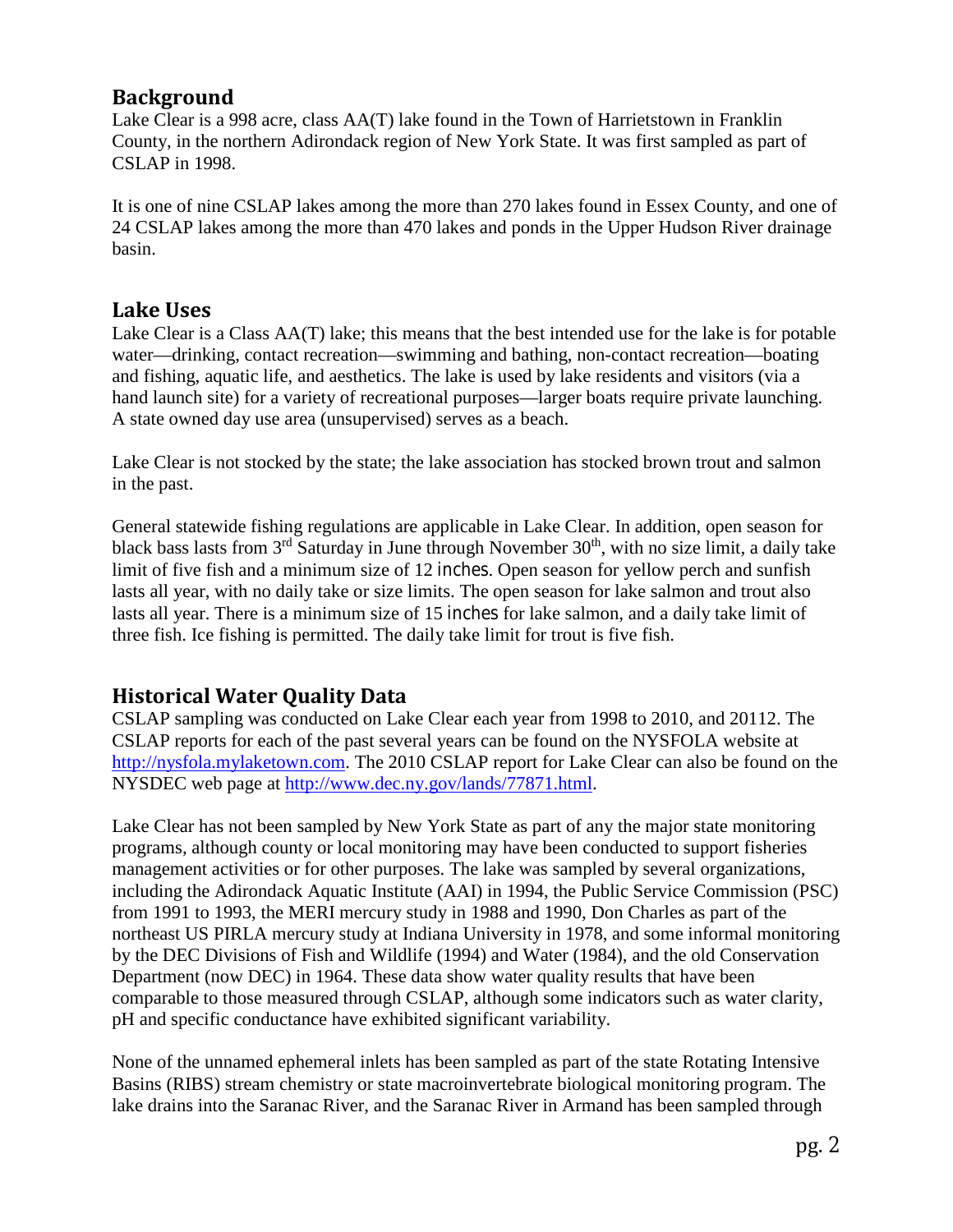the RIBS program. The Saranac River has been sampled at several sites through the state stream biomonitoring program. The closest site is at the Pine Street Bridge in Saranac Lake.

# **Lake Association and Management History**

Lake Clear is served by the Lake Clear Association. Some of the activities conducted by or encouraged by the lake association include:

- Septic system educational efforts and encouraging leach field dye testing
- Maintaining shoreline buffer vegetation  $\mathbf{r}^{\prime}$
- Discouraging waterfowl feeding
- Encouraging cleaning of boat propellers entering and leaving the lake, including signage
- Fish stocking (brown trout and salmon)
- Lake cleanups
- Waterfowl evaluations for "monitoring" swimmers itch
- $\mathcal{L}^{\pm}$ Chemical monitoring of the inlet stream

It is not known if the Lake Clear Association maintains a website.

# **Summary of 2012 CSLAP Sampling Results**

## **Evaluation of 2012 Annual and Monthly Results Relative to 2006-2011**

The summer (mid-June through mid-September) average readings are compared to historical averages for all CSLAP sampling seasons in the "Lake Condition Summary" table, and are compared to individual historical CSLAP sampling seasons in the "Long Term Data Plots –Lake Clear" section in Appendix C.

# **Evaluation of Eutrophication Indicators**

Algae levels, as measured by chlorophyll *a*, were slightly lower than normal in 2012, but total phosphorus readings and water clarity were close to normal in 2012, and none of these indicators has exhibited any clear long-term trends. Lake productivity generally decreases during the typical summer, as manifested in increasing water clarity and decreasing nutrient and algae levels, but strong seasonal patterns were not apparent in 2012.

The lake continues to be characterized as *mesoligotrophic*, based on water clarity, chlorophyll *a* (both typical of *mesotrophic* lakes) and total phosphorus (typical of *oligotrophic* lakes), although algae levels in 2012 were more typical of *oligotrophic* lakes. The trophic state indices (TSI) evaluation suggests that each of the trophic indicators are "internally consistent," with readings for each of the trophic indicators within the expected range. Overall trophic conditions are summarized on the Lake Scorecard and Lake Condition Summary Table.

# **Evaluation of Potable Water Indicators**

Algae levels are not high enough to render the lake susceptible to taste and odor compounds or elevated DBP (disinfection by product) compounds that could affect the potability of the water. Deepwater ammonia and phosphorus readings are low and similar to those measured at the lake surface. However, deepwater iron and manganese readings are at times elevated (though not in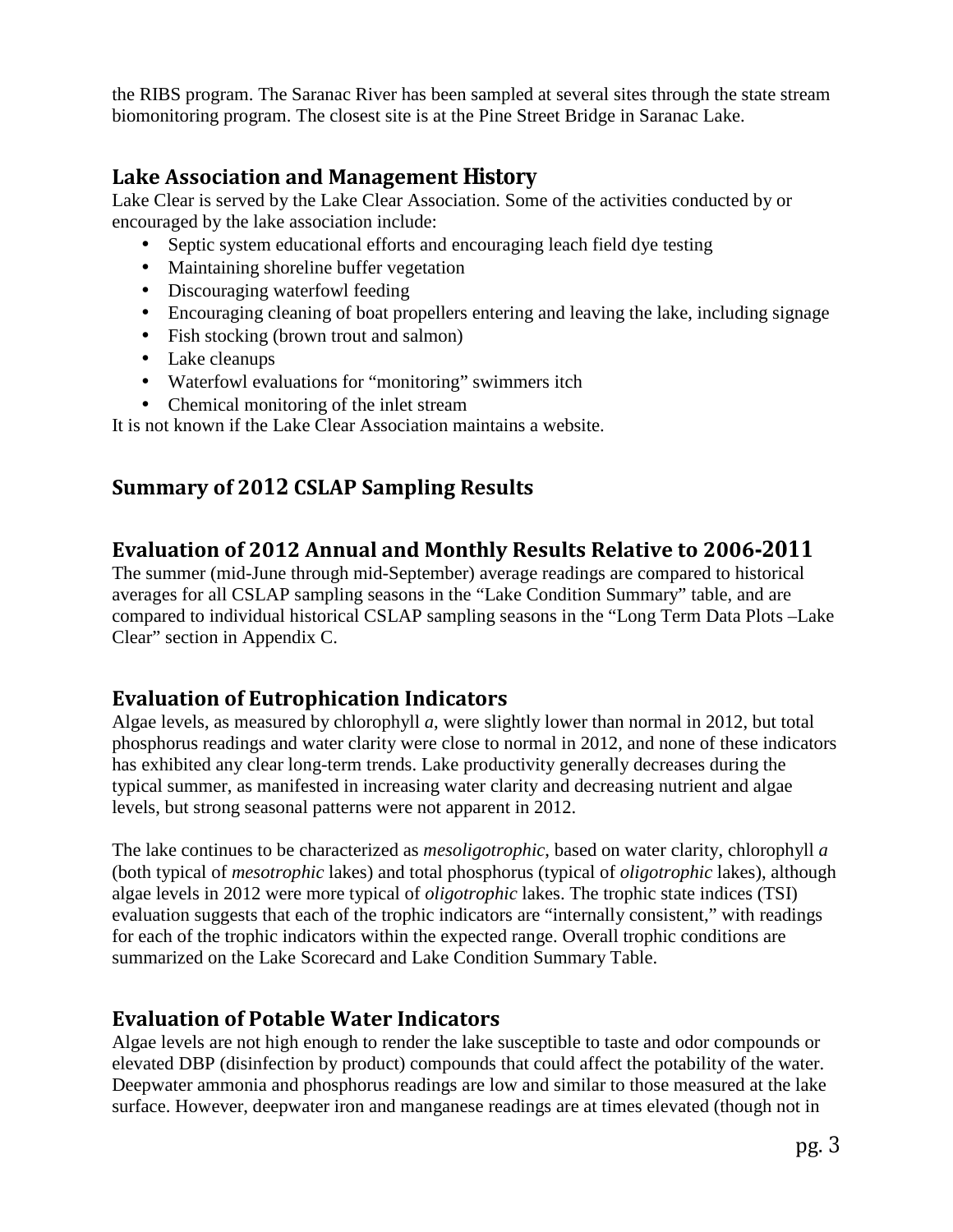2012) and higher than expected given the low deepwater ammonia levels. Additional deepwater metals monitoring may be appropriate to evaluate potable water intakes from bottom waters. Potable water conditions, at least as measurable through CSLAP, are summarized in the Lake Scorecard and Lake Condition Summary Table.

## **Evaluation of Limnological Indicators**

Conductivity and calcium readings were higher than normal in 2010 and 2012, and the rise in conductivity was part of a slight long-term increase. Each of the other limnological indicators (NOx, ammonia, total nitrogen, pH, and color) was close to normal, and none of these indicators has exhibited a long-term trend. Overall limnological conditions are summarized on the Lake Scorecard and Lake Condition Summary Table.

# **Evaluation of Biological Condition**

Phytoplankton, zooplankton and macroinvertebrate data have not been collected through CSLAP at Lake Clear. The fluoroprobe screening samples analyzed by SUNY ESF found low total algae levels and low levels of blue green algae.

Macrophyte surveys have not been conducted at Lake Clear; a record of (at least) one native plant in the lake has been reported by Cedar Eden Environmental. The fish community is comprised of at least eight fish species, two of which are coldwater species and three of which are coolwater fish species.

Biological conditions in the lake are summarized in the Lake Scorecard and Lake Condition Summary Table.

# **Evaluation of Lake Perception**

Water quality assessments were less favorable in each of the last several years (including 2012) than in the typical CSLAP sampling season, despite water clarity readings that were close to normal. This has been coincident with a change in primary sampling volunteers. Aquatic plant coverage was less extensive than normal over the same period. Recreational assessments were more favorable than normal in 2012, but this is probably due more to better weather or other factors unrelated to water quality or aquatic plants. Overall lake perception is summarized on the Lake Scorecard and Lake Condition Summary Table.

# **Evaluation of Local Climate Change**

Both air and water temperature readings were close to normal in 2012, although water temperature readings have decreased significantly over the last several years. It is not yet known if this represents normal variability or if this is a good indication of local climate change.

# **Evaluation of Algal Toxins**

Algal toxin levels can vary significantly within blooms and from shoreline to lake, and the absence of toxins in a sample does not indicate safe swimming conditions. Phycocyanin readings are below the levels indicating susceptibility for harmful algal blooms (HABs), consistent with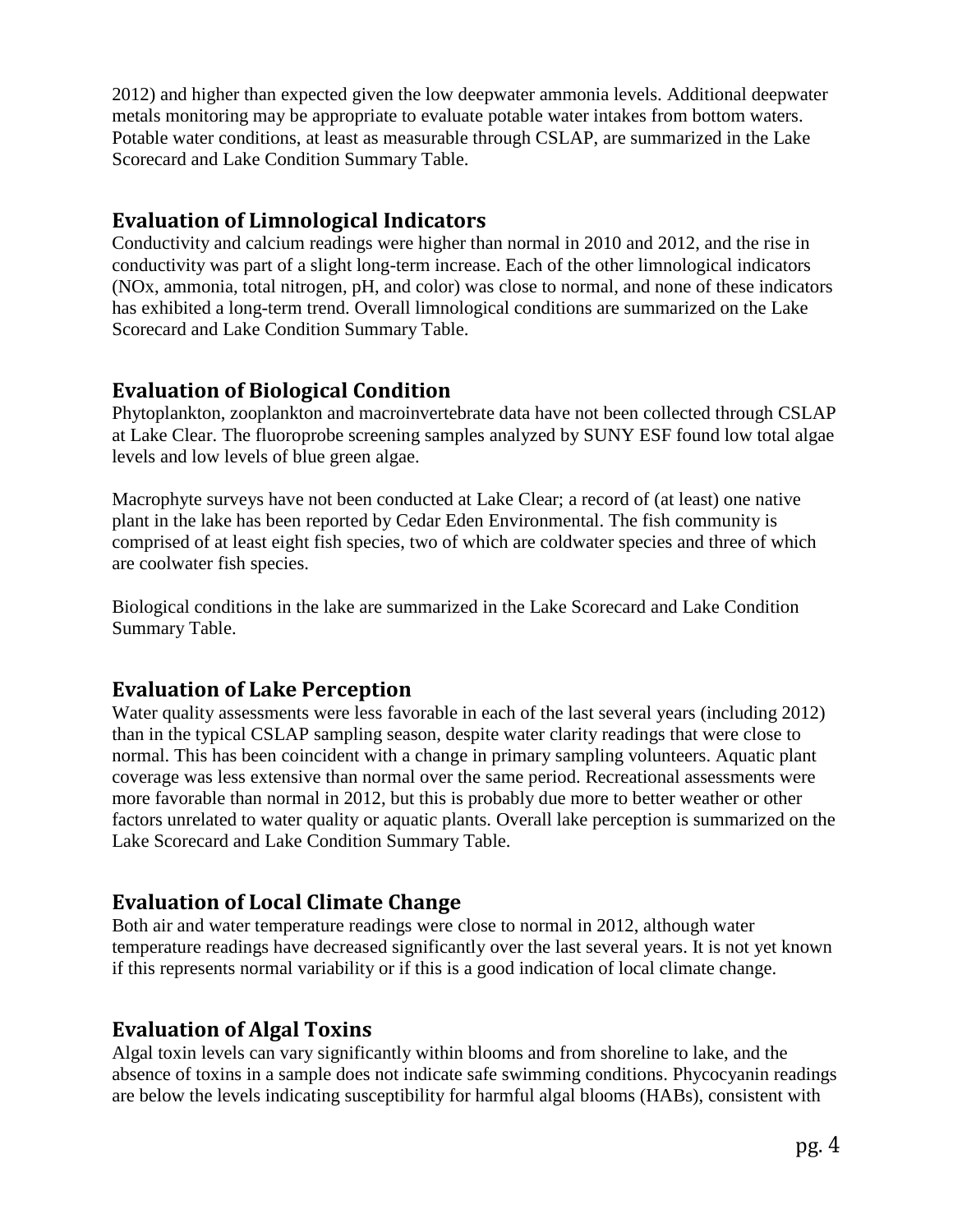2012 fluoroprobe screening data indicating low blue green algae levels. Algal toxins readings are below the levels indicating a threat to swimming safety; no shoreline blooms have been reported.

| Category                                  | Indicator                      | Min   | 88-12<br>Avg | <b>Max</b>     | 2012<br>Avg | Classification                             | 2012 Change?                  | Long-term<br>Change?        |
|-------------------------------------------|--------------------------------|-------|--------------|----------------|-------------|--------------------------------------------|-------------------------------|-----------------------------|
| Eutrophication                            | <b>Water Clarity</b>           | 2.45  | 4.45         | 6.85           | 4.63        | Mesotrophic                                | Within Normal Range           | No Change                   |
| <b>Indicators</b>                         | Chlorophyll a                  | 0.20  | 2.64         | 6.66           | 1.44        | Mesotrophic                                | Lower Than Normal             | No Change                   |
|                                           | <b>Total Phosphorus</b>        | 0.002 | 0.009        | 0.024          | 0.010       | Oligotrophic                               | Within Normal Range           | No Change                   |
| <b>Potable Water</b><br><b>Indicators</b> | Hypolimnetic Ammonia           | 0.00  | 0.10         | 0.41           | 0.10        | Close to Surface NH4 Readings              | Within Normal Range           | Not known                   |
|                                           | <b>Hypolimnetic Arsenic</b>    | 0.34  | 0.55         | 0.90           | 0.50        | Low Deepwater Arsenic Levels               | Within Normal Range           | Not known                   |
|                                           | Hypolimnetic Iron              | 0.02  | 1.27         | 5.36           | 0.59        | Highly Elevated Deepwater Fe               | Lower Than Normal             | Not known                   |
|                                           | Hypolimnetic Manganese         | 0.03  | 0.72         | 1.75           | 0.67        | <b>Highly Elevated Deepwater Mn</b>        | Within Normal Range           | Not known                   |
| Limnological<br><b>Indicators</b>         | Hypolimnetic Phosphorus        | 0.002 | 0.026        | 0.112          | 0.013       | Close to Surface TP Readings               | <b>Lower Than Normal</b>      | Not known                   |
|                                           | Nitrate + Nitrite              | 0.00  | 0.01         | 0.18           | 0.01        | Low NO <sub>x</sub>                        | Within Normal Range           | No Change                   |
|                                           | Ammonia                        | 0.00  | 0.03         | 0.25           | 0.03        | Low Ammonia                                | Within Normal Range           | No Change                   |
|                                           | <b>Total Nitrogen</b>          | 0.02  | 0.29         | 0.93           | 0.30        | Low Total Nitrogen                         | Within Normal Range           | No Change                   |
|                                           | pH                             | 5.98  | 7.30         | 8.81           | 7.20        | Circumneutral                              | Within Normal Range           | No Change                   |
|                                           | Specific Conductance           | 20    | 77           | 144            | 99          | Softwater                                  | Higher than Normal            | Increasing<br>Significantly |
|                                           | True Color                     | 5     | 17           | 43             | 15          | Intermediate Color                         | Within Normal Range           | No Change                   |
|                                           | Calcium                        | 1.1   | 5.3          | 11.0           | 8.2         | Not Susceptible to Zebra<br><b>Mussels</b> | Higher than Normal            | No Change                   |
| Lake<br>Perception                        | <b>WQ Assessment</b>           | 1     | 1.2          | $\overline{2}$ | 2.0         | Crystal Clear                              | Less Favorable than<br>Normal | <b>Slightly Degrading</b>   |
|                                           | Aquatic Plant Coverage         | 1     | 2.5          | 3              | 1.3         | Subsurface Plant Growth                    | More Favorable Than<br>Normal | No Change                   |
|                                           | <b>Recreational Assessment</b> | 1     | 2.2          | 4              | 1.8         | Excellent                                  | More Favorable Than<br>Normal | No Change                   |
| <b>Biological</b><br>Condition            | Phytoplankton                  |       |              |                |             | Open water-low blue green<br>algae biomass | Not known                     | Not known                   |
|                                           | Macrophytes                    |       |              |                |             | Not sampled through CSLAP                  | Not known                     | Not known                   |
|                                           | Zooplankton                    |       |              |                |             | Not sampled through CSLAP                  | Not known                     | Not known                   |
|                                           | Macroinvertebrates             |       |              |                |             | Not sampled through CSLAP                  | Not known                     | Not known                   |
|                                           | Fish                           |       |              |                |             | Two story fishery (coldwater<br>fishery)   | Not known                     | Not known                   |
|                                           | <b>Invasive Species</b>        |       |              |                |             | None observed                              | Not known                     | Not known                   |
| <b>Local Climate</b>                      | Air Temperature                | 10    | 21.0         | 31             | 20.0        |                                            | Within Normal Range           | No Change                   |
| Change                                    | Water Temperature              | 12    | 18.7         | 25             | 17.5        |                                            | Within Normal Range           | Decreasing Slightly         |

# **Lake Condition Summary**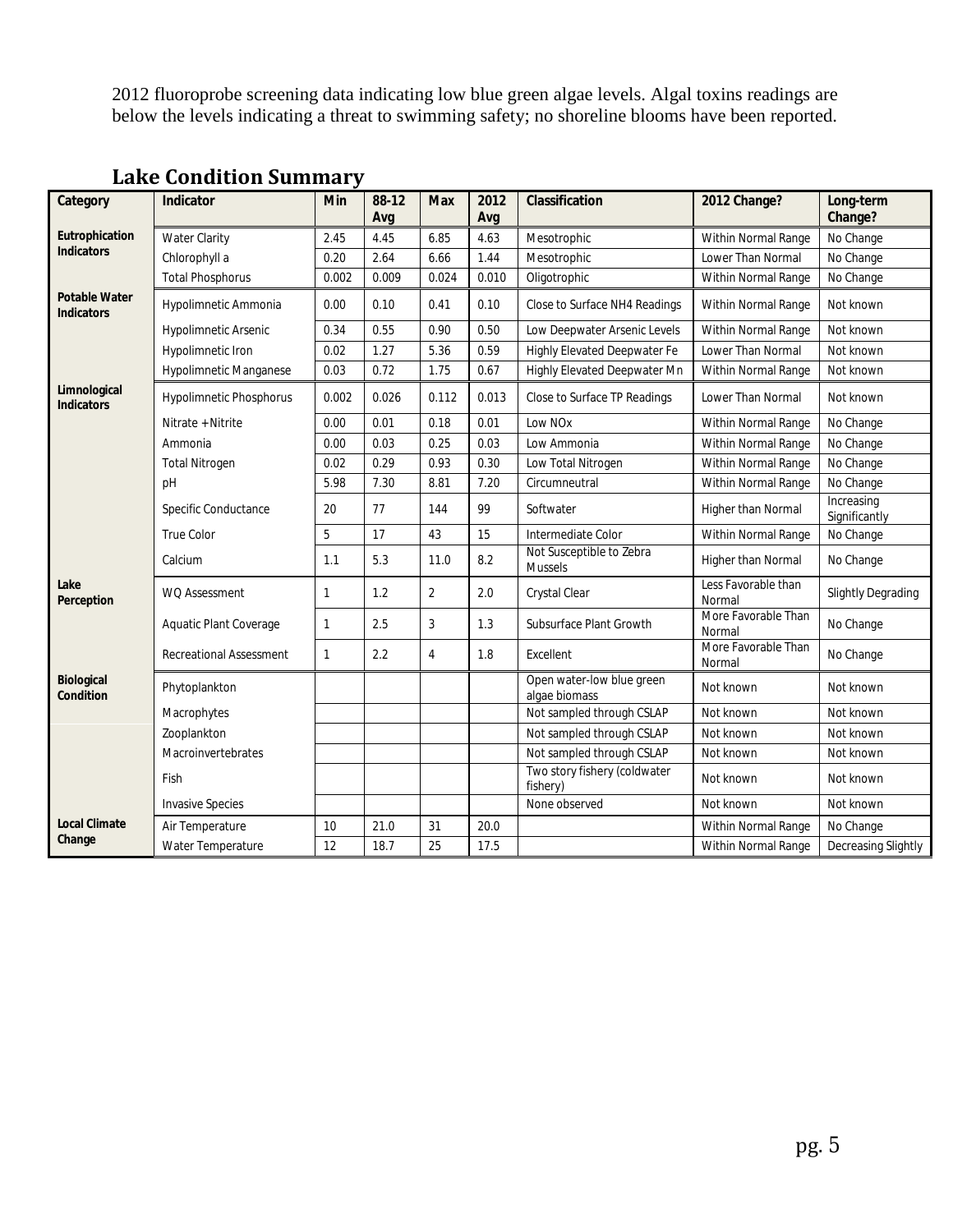| Category                       | <b>Indicator</b>       | <b>Min</b> | 88-12<br>Avg   | <b>Max</b>     | 2012<br>Avg    | Classification                            | 2012 Change? | Long-term<br>Change? |
|--------------------------------|------------------------|------------|----------------|----------------|----------------|-------------------------------------------|--------------|----------------------|
| Harmful Algal<br><b>Blooms</b> | Open Water Phycocyanin | 0          | 8              | 52             | $\overline{2}$ | No readings indicate high risk<br>of BGA  | Not known    | Not known            |
|                                | Open Water FP Chl.a    |            | $\overline{2}$ | $\overline{2}$ | 2              | No readings indicate high algae<br>levels | Not known    | Not known            |
|                                | Open Water FP BG Chl.a | $\Omega$   |                | $\overline{2}$ |                | No readings indicate high BGA<br>levels   | Not known    | Not known            |
|                                | Open Water Microcystis | 0.4        | 0.2            | 0.4            | 0.2            | Mostly undetectable open<br>water MC-LR   | Not known    | Not known            |
|                                | Open Water Anatoxin a  | $<$ DL     | $<$ DL         | $<$ DL         | $<$ DL         | Open water Anatoxin-a not<br>detectable   | Not known    | Not known            |
|                                | Shoreline Phycocyanin  |            |                |                |                | No shoreline blooms sampled<br>for PC     | Not known    | Not known            |
|                                | Shoreline FP Chl.a     |            |                |                |                | No shoreline blooms sampled<br>for FP     | Not known    | Not known            |
|                                | Shoreline FP BG Chl.a  |            |                |                |                | No shoreline blooms sampled<br>for FP     | Not known    | Not known            |
|                                | Shoreline Microcystis  |            |                |                |                | No shoreline bloom MC-LR<br>data          | Not known    | Not known            |
|                                | Shoreline Anatoxin a   |            |                |                |                | No shoreline bloom anatoxin<br>data       | Not known    | Not known            |

# **Evaluation of Lake Condition Impacts to Lake Uses**

Lake Clear is presently among the lakes listed on the 2009 draft Lake Champlain basin Priority Waterbody List (PWL); aquatic life is listed as *impaired* due to low pH. The PWL listing for the lake is in Appendix C.

## **Potable Water (Drinking Water)**

The CSLAP dataset at Lake Clear, including water chemistry data, physical measurements, and volunteer samplers' perception data, is inadequate to evaluate the use of the lake for potable water. Surface and deep water quality data suggest that potable water use in the bottom waters may be *threatened* by elevated iron and manganese, although additional data may be needed to verify this impact.

## **Contact Recreation (Swimming)**

The CSLAP dataset at Lake Clear, including water chemistry data, physical measurements, and volunteer samplers' perception data, suggests that swimming and contact recreation should be fully supported. Additional information about bacteria levels is needed to determine if pathogens impact swimming.

## **Non-Contact Recreation (Boating and Fishing)**

The CSLAP dataset on Lake Clear, including water chemistry data, physical measurements, and volunteer samplers' perception data, suggest that non-contact recreation should be fully supported.

## **Aquatic Life**

The CSLAP dataset on Lake Clear, including water chemistry data and physical measurements, suggest that aquatic life should be fully supported. The impaired conditions cited on the existing PWL listing could not be verified. Additional data are needed to evaluate the food and habitat conditions for aquatic organisms in the lake.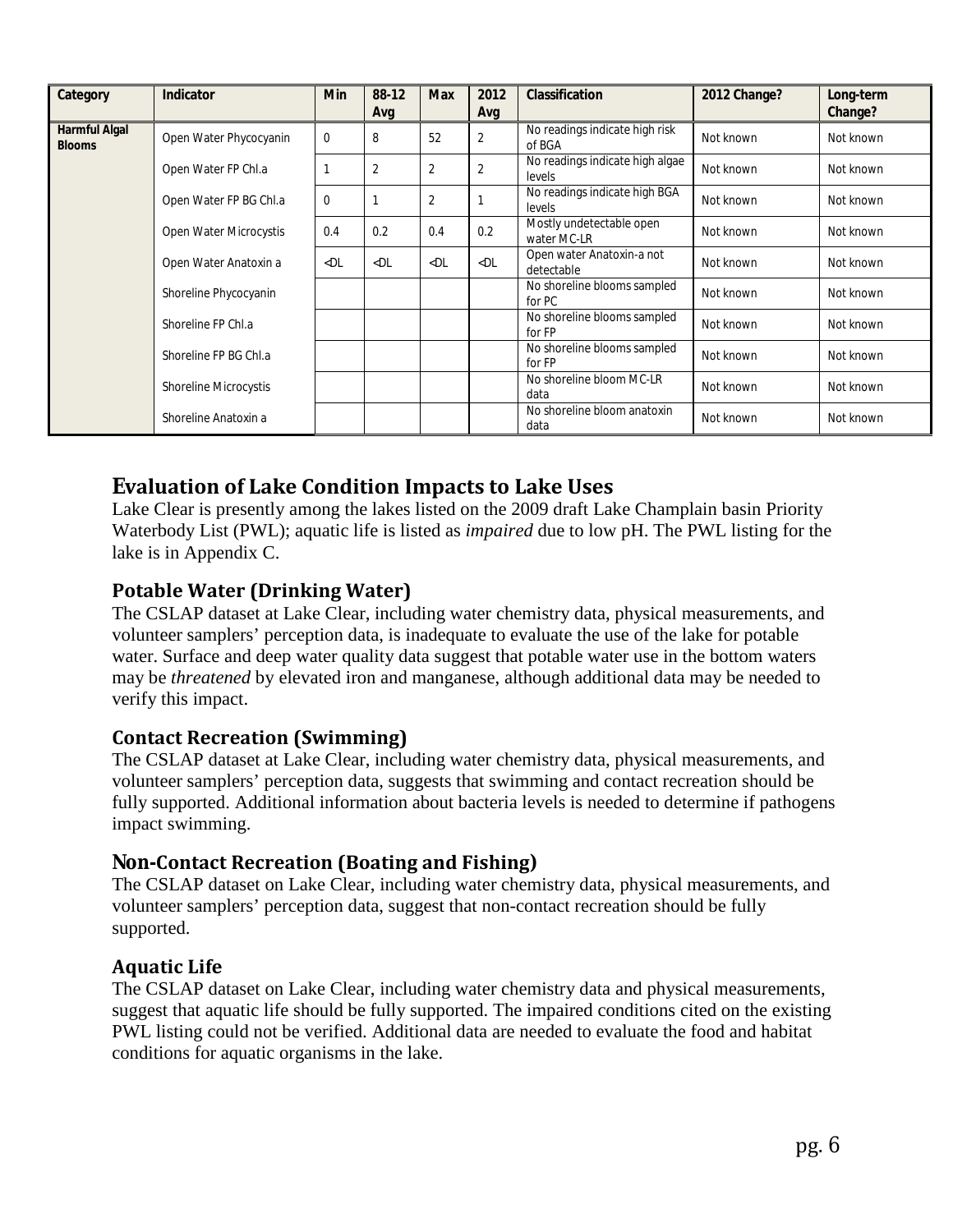## **Aesthetics**

The CSLAP dataset on Lake Clear, including volunteer samplers' perception data, suggest that aesthetics should be fully supported.

## **Fish Consumption**

There are no fish consumption advisories in Lake Clear.

## **Additional Comments and Recommendations**

The lake association should continue to be vigilant in preventing and searching for invasive species, and should consider conducting aquatic plant surveys to evaluate the presence of any exotic plants and the relative distribution of native plants in the lake.

## **Aquatic Plant IDs-2012**

None submitted for identification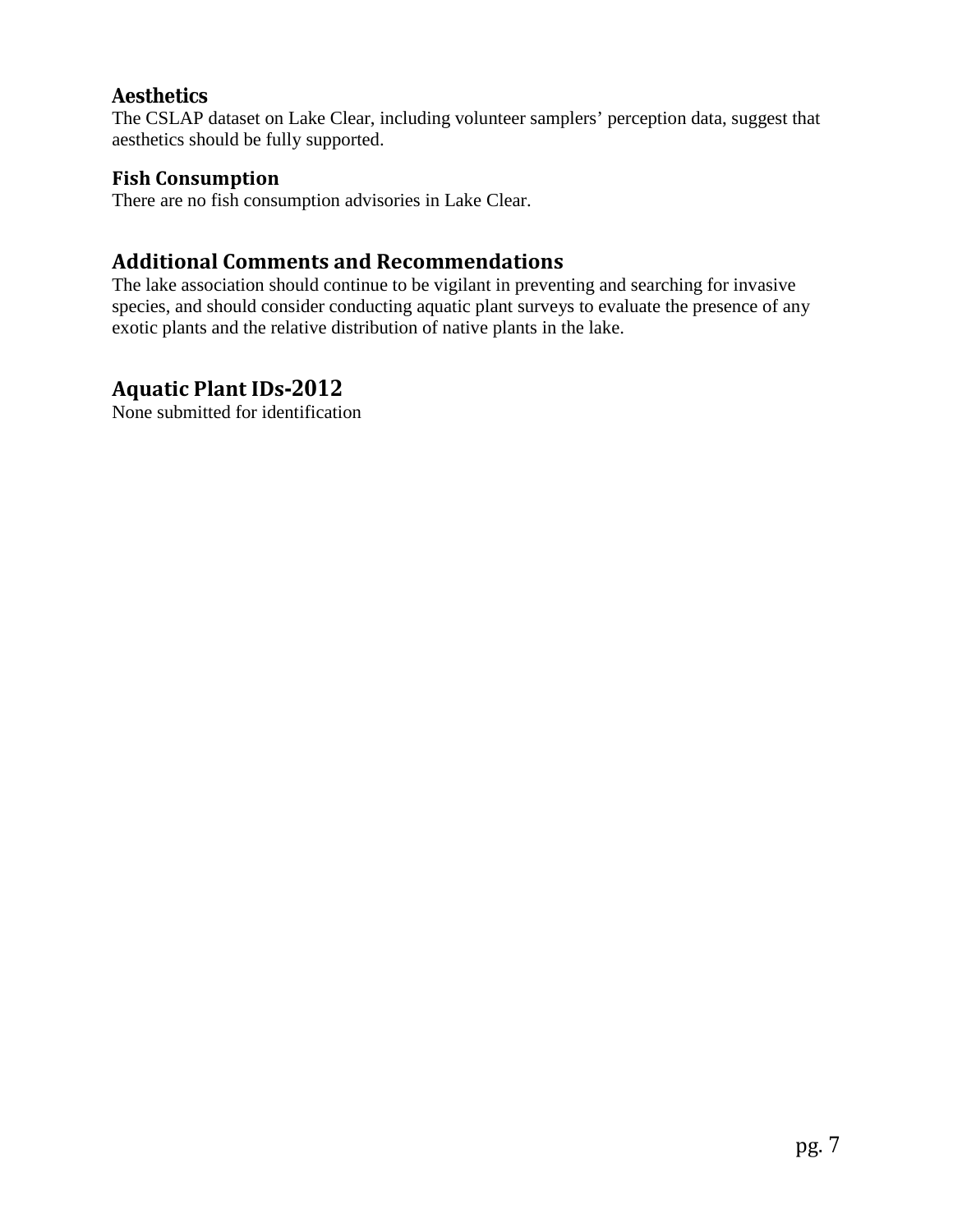

**Time Series: Trophic Indicators, 2012**

**Time Series: Trophic Indicators, Typical Year (1998-2012)**

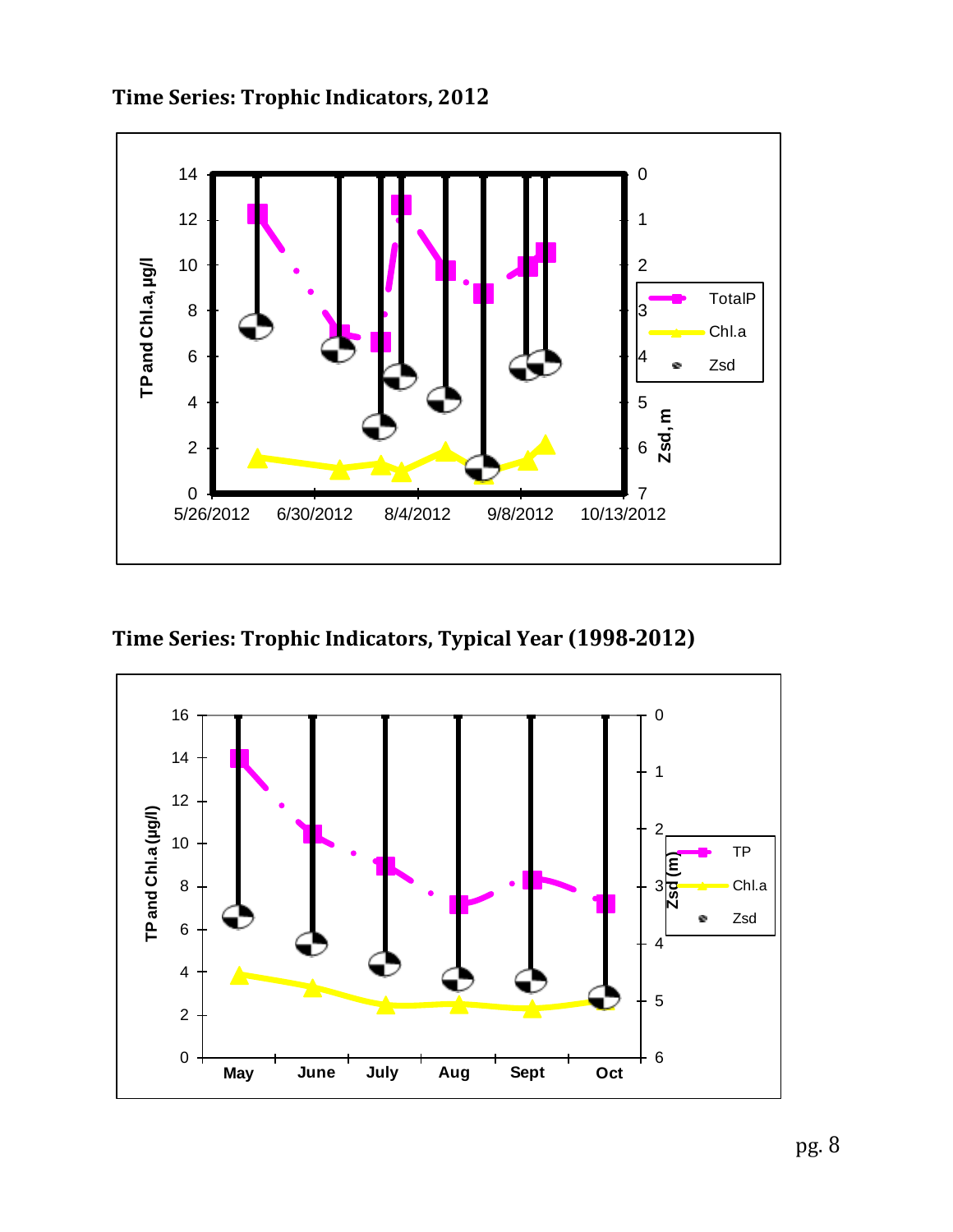

# **Time Series: Lake Perception Indicators, 2012**

# **Time Series: Lake Perception Indicators, Typical Year (1998-2012)**

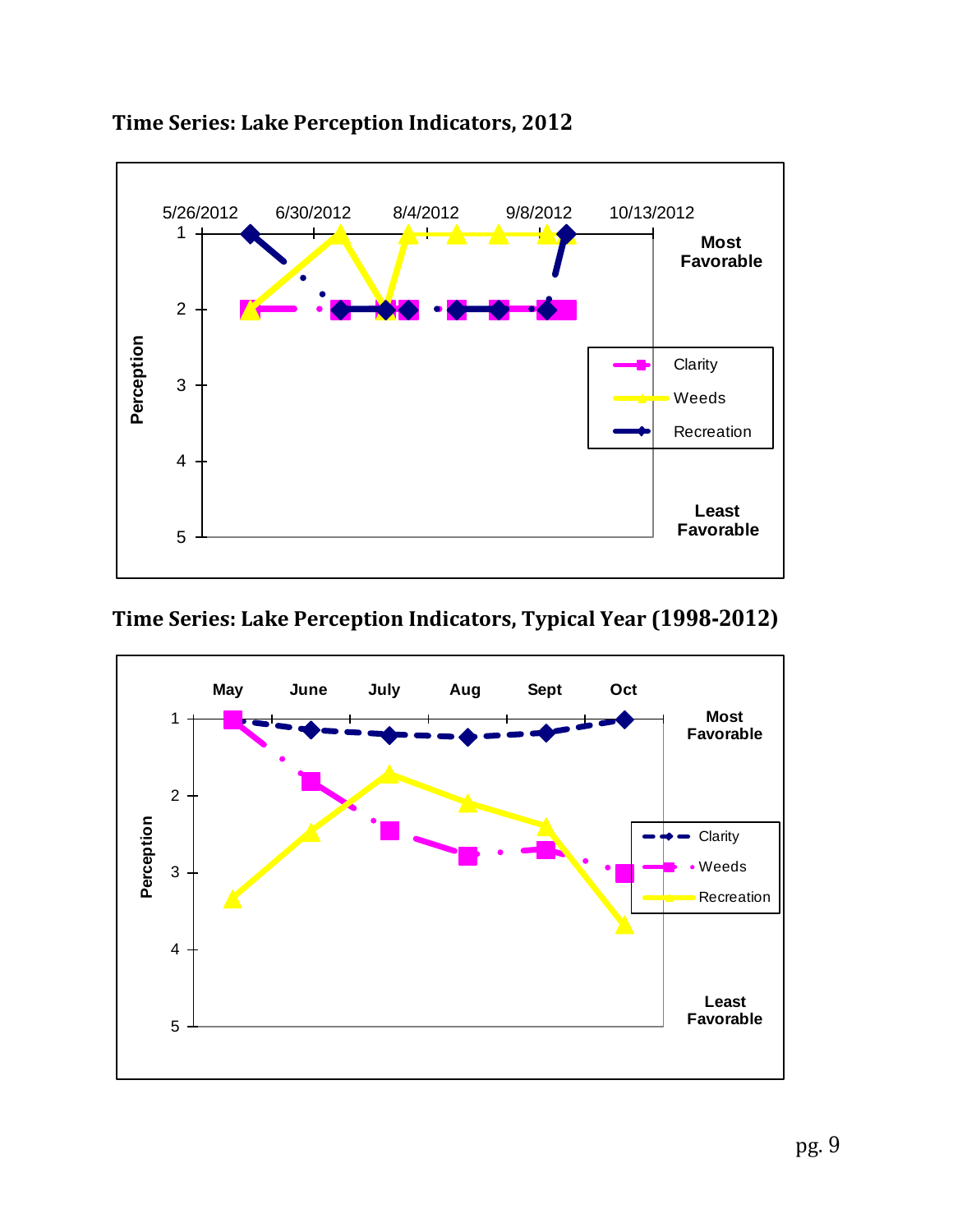# **Appendix A- CSLAP Water Quality Sampling Results for Lake Clear**

| LNum | PName                | Date       |           |             | Zbot Zsd Zsamp |                              |                |                          |      | Tot.P   NO3   NH4   TDN   TN/TP   TColor |    | pH   | Cond <sub>25</sub> | Ca  | Chl.a |
|------|----------------------|------------|-----------|-------------|----------------|------------------------------|----------------|--------------------------|------|------------------------------------------|----|------|--------------------|-----|-------|
| 146  | L Clear              | 5/11/1998  | 15.1      | 2.45        | 1.5            | 0.009                        | 0.01           |                          |      |                                          | 17 | 6.49 | 60                 |     | 6.51  |
| 146  | L Clear              | 5/25/1998  | 17.5      | 4.70        | 1.5            | 0.009                        | 0.01           |                          |      |                                          | 15 | 7.39 | 62                 |     | 3.07  |
| 146  | $\overline{L}$ Clear | 6/7/1998   | 17.5      | 3.40        | 1.5            | 0.009                        | 0.01           |                          |      |                                          | 12 | 6.98 | 62                 |     | 6.66  |
| 146  | L Clear              | 6/21/1998  | 17.5      | 3.25        | 1.5            |                              | 0.01           |                          |      |                                          | 13 | 7.24 | 60                 |     | 3.07  |
| 146  | L Clear              | 7/5/1998   | 17.5      | 3.05        | 1.5            |                              |                |                          |      |                                          | 18 | 7.69 | 59                 |     | 4.90  |
| 146  | L Clear              | 7/19/1998  | 17.5      | 3.00        | 1.5            |                              |                |                          |      |                                          | 24 | 7.37 | 59                 |     | 2.80  |
| 146  | L Clear              | 8/2/1998   | 17.5      | 3.05        | 1.5            |                              |                |                          |      |                                          | 23 | 7.00 | 60                 |     | 2.78  |
| 146  | L Clear              | 8/16/1998  | 17.5      | 4.05        | 1.5            |                              |                |                          |      |                                          | 20 | 7.31 |                    |     | 3.99  |
| 146  | L Clear              | 7/5/1999   | 17.5      | 4.15        | 1.5            | 0.008                        | 0.01           |                          |      |                                          | 14 | 7.48 | 77                 |     | 1.42  |
| 146  | L Clear              | 7/18/1999  | 17.5      | 4.45        | 1.5            | 0.006                        | 0.01           |                          |      |                                          | 13 | 6.54 | 65                 |     | 2.39  |
| 146  | L Clear              | 8/1/1999   | 17.5      | 4.35        | 1.5            | 0.007                        | 0.01           |                          |      |                                          | 7  | 6.75 | 66                 |     | 1.60  |
| 146  | $\overline{L}$ Clear | 8/16/1999  | 17.5      | 6.70        | 1.5            | 0.014                        | 0.01           |                          |      |                                          | 10 | 6.99 | 66                 |     | 1.05  |
| 146  | L Clear              | 8/30/1999  | 17.5      | 5.25        |                | 0.006                        |                |                          |      |                                          | 11 | 7.63 | 63                 |     | 2.06  |
| 146  |                      | 9/12/1999  | 17.5      | 6.85        | 1.5<br>1.5     | 0.005                        | 0.01           |                          |      |                                          | 8  | 7.87 | 67                 |     | 0.38  |
|      | L Clear              |            |           |             |                |                              | 0.01           |                          |      |                                          |    |      |                    |     |       |
| 146  | L Clear              | 9/26/1999  | 17.5      | 4.85        | 1.5            | 0.010                        | 0.01           |                          |      |                                          | 15 | 7.38 | 67                 |     | 2.58  |
| 146  | L Clear              | 10/11/1999 | 17.5      | 4.75        | 1.5            | 0.007                        | 0.01           |                          |      |                                          | 12 | 6.75 | 68                 |     | 2.35  |
| 146  | L Clear              | 6/4/2000   |           | 3.60        | 1.5            | 0.008                        | 0.04           |                          |      |                                          | 18 | 7.63 | 65                 |     | 3.20  |
| 146  | L Clear              | 6/18/2000  | 17.5      | 3.25        | 1.5            | 0.011                        | 0.01           |                          |      |                                          | 18 | 6.78 | 65                 |     | 4.60  |
| 146  | L Clear              | 7/9/2000   | 17.5      | 3.45        | 1.5            | 0.008                        | 0.01           |                          |      |                                          | 17 | 7.60 | 65                 |     | 5.10  |
| 146  | L Clear              | 7/24/2000  | 17.5      | 4.65        | 1.5            | 0.010                        | 0.01           |                          |      |                                          | 16 | 7.11 | 67                 |     | 4.22  |
| 146  | L Clear              | 8/6/2000   | 17.5      | 4.05        | 1.5            | 0.010                        | 0.01           |                          |      |                                          | 18 | 6.38 | 65                 |     | 2.94  |
| 146  | L Clear              | 8/21/2000  | 17.5      | 3.75        |                | 0.007                        | 0.01           |                          |      |                                          | 17 | 7.49 | 66                 |     | 3.76  |
| 146  | L Clear              | 9/4/2000   | 17.5      | 3.55        | 1.5            | 0.007                        | 0.01           |                          |      |                                          | 17 | 7.63 | 66                 |     | 1.32  |
| 146  | L Clear              | 9/17/2000  | 17.5      | 3.55        | 1.5            | 0.014                        | 0.01           |                          |      |                                          | 18 | 7.12 | 67                 |     | 4.19  |
| 146  | L Clear              | 6/18/2001  | 17.5      | 4.65        | 1.5            | 0.014                        | 0.01           |                          |      |                                          | 16 | 7.78 | 70                 |     | 2.18  |
| 146  | $L$ Clear            | 7/2/2001   | 17.5      | 4.45        | 1.5            | 0.010                        | 0.01           |                          |      |                                          | 13 | 7.00 | 68                 |     | 5.35  |
| 146  | L Clear              | 7/16/2001  | 17.5      | 4.65        | 1.5            | $0.008$ 0.01                 |                |                          |      |                                          | 16 | 6.35 | 68                 |     | 2.60  |
| 146  | L Clear              | 7/29/2001  | 17.5      | 5.95        | 1.5            | $0.010$ 0.01                 |                |                          |      |                                          | 11 | 8.81 | 69                 |     | 1.24  |
| 146  | L Clear              | 8/12/2001  | 17.5      | 5.75        | 1.5            | 0.007                        | 0.01           |                          |      |                                          | 11 | 7.42 | 70                 |     | 2.56  |
| 146  | $L$ Clear            | 8/27/2001  | 17.5      | 4.25        | 1.5            | 0.006                        |                |                          |      |                                          | 10 | 7.21 | 70                 |     | 1.06  |
| 146  | L Clear              | 9/9/2001   |           | 5.55        | 1.5            | $0.008$ 0.01                 |                |                          |      |                                          | 16 | 7.84 | 69                 |     |       |
| 146  | L Clear              | 9/24/2001  |           | 4.35        | 1.5            | 0.009                        | 0.01           |                          |      |                                          | 12 | 7.32 | 69                 |     |       |
| 146  | L Clear              | 06/18/02   | 17.5      | 5.05        | 1.5            | 0.011                        |                | 0.00 0.04                | 0.29 | 25.88                                    | 18 | 6.89 | 68                 | 1.1 | 1.08  |
| 146  | $\overline{L}$ Clear | 07/21/02   | 17.5      | 4.55        | 1.5            | $0.003$   0.00   0.04   0.41 |                |                          |      | 154.59                                   | 27 | 7.25 | 68                 |     | 2.70  |
| 146  | L Clear              | 07/29/02   | 17.5      | 4.85        | 1.5            | 0.003                        | 0.02           | 0.02                     |      |                                          | 13 | 7.19 | 71                 |     | 0.39  |
| 146  | L Clear              | 08/11/02   | 17.5      | 5.15        | 1.5            | 0.006                        | 0.01           | 0.14                     | 0.40 | 63.95                                    | 16 | 7.27 | 69                 |     | 3.12  |
| 146  | $\overline{L}$ Clear | 08/25/02   | 17.5      | 5.65        | 1.5            | 0.006                        |                |                          | 0.38 | 61.23                                    | 23 | 7.37 | 70                 | 1.3 | 2.30  |
| 146  | L Clear              | 09/06/02   |           | 5.25        | 1.5            | 0.012                        | 0.01           | 0.03                     | 0.43 | 36.43                                    | 20 | 7.14 | 72                 |     | 1.05  |
|      | $\overline{L}$ Clear |            |           |             |                | 0.007                        |                |                          |      |                                          |    |      |                    |     |       |
| 146  |                      | 09/08/02   |           | 5.15        | 1.5            |                              | 0.00           | 0.01                     | 0.32 | 46.27                                    | 16 | 7.21 | 71                 |     | 2.74  |
| 146  | L Clear              | 09/22/02   | 17.5      | 5.35        | 1.5            |                              | 0.01           | 0.01                     | 0.32 |                                          | 14 | 7.21 | 71                 |     | 3.42  |
| 146  | L Clear              | 10/18/02   | 17.5      | 5.15        | 1.5            |                              | 0.00           | 0.04                     | 0.46 |                                          |    |      |                    |     |       |
| 146  | L Clear              | 7/7/2003   | 17.5      | 4.85        | 1.5            | 0.013                        | 0.00           | 0.00                     | 0.37 | 28.31                                    | 18 | 7.14 | 75                 | 5.2 | 1.61  |
| 146  | L Clear              | 7/20/2003  | 17.5      | 4.75        | 1.5            | 0.013                        | 0.00           | 0.00                     | 0.02 | 1.42                                     | 16 | 7.09 | 77                 |     | 2.03  |
| 146  | L Clear              | 7/28/2003  | 17.5      | 4.75        | 1.5            | 0.012                        |                | $0.00$   $0.00$   $0.13$ |      | 11.10                                    | 14 | 7.17 | 75                 |     | 2.71  |
| 146  | L Clear              | 8/10/2003  | 17.5 5.05 |             | 1.5            | $0.010$ 0.00 0.00 0.13       |                |                          |      | 12.79                                    | 17 | 7.39 | 74                 |     | 1.21  |
| 146  | L Clear              | 8/17/2003  | 17.5 4.75 |             | 1.5            | $0.008$ 0.01                 |                | 0.03   0.25              |      | 30.45                                    | 12 | 7.12 | 73                 | 5.5 | 2.83  |
| 146  | L Clear              | 9/1/2003   |           | 17.5 4.65   | 1.5            | 0.009                        |                | $0.00 \,   \, 0.01$      | 0.42 | 49.07                                    | 11 | 7.10 | 76                 |     | 2.59  |
| 146  | L Clear              | 9/14/2003  | 17.5      | 4.75        | 1.5            | 0.008                        | $0.00 \, 0.01$ |                          | 0.21 | 26.79                                    | 12 | 6.92 | 79                 |     | 1.36  |
| 146  | L Clear              | 9/28/2003  | 17.5      | 4.75        | 16.5           | 0.013                        | 0.01           | 0.25                     | 0.15 | 10.94                                    | 9  | 7.23 | 76                 |     | 3.18  |
| 146  | L Clear              | 5/31/2004  | 17.5 3.45 |             | 1.5            | 0.024                        | 0.01           | 0.02                     |      |                                          | 15 | 7.09 | 83                 |     | 2.12  |
| 146  | L Clear              | 6/13/2004  | 17.5      | 4.25        | 1.5            | $0.019$ 0.01                 |                | 0.01                     | 0.17 | 9.25                                     | 15 | 6.24 | 78                 |     | 5.59  |
| 146  | $L$ Clear            | 6/28/2004  | 17.5      | 3.65        | 1.5            | 0.005                        | 0.01           | 0.01                     | 0.08 | 15.99                                    | 30 | 6.38 | 82                 |     | 0.80  |
| 146  | L Clear              | 7/11/2004  |           | 4.05        | 1.5            |                              |                |                          |      |                                          |    |      |                    |     |       |
| 146  | L Clear              | 7/25/2004  | 17.5      | 4.35        | 1.5            | 0.008                        | 0.12           | 0.02                     | 0.50 | 62.99                                    | 14 | 8.16 | 80                 | 7.4 | 2.70  |
| 146  | L Clear              | 8/8/2004   | 17.5      | 3.75        | 1.5            | 0.008                        | 0.01           | $0.02 \mid 0.26$         |      | 34.19                                    | 20 | 7.06 | 77                 |     | 3.30  |
| 146  | L Clear              | 8/22/2004  | 17.5 5.85 |             | 1.5            | $0.007$ 0.01 0.02 0.93       |                |                          |      | 128.46                                   |    | 7.73 | 20                 |     | 4.16  |
| 146  | L Clear              | 9/5/2004   |           | 17.5 5.15   | 1.5            | 0.006                        | 0.01           | 0.02                     | 0.36 | 60.79                                    | 18 | 6.78 | 75                 |     | 2.60  |
| 146  | $L$ Clear            | 6/13/2005  |           | 17.5 4.45   | 1.5            | 0.007                        | 0.01           | 0.01                     | 0.11 | 14.67                                    | 10 | 7.68 | 144                | 6.2 | 2.70  |
| 146  | L Clear              | 6/26/2005  | 17.5      | 4.25        | 1.5            | 0.010                        | 0.01           | 0.01                     | 0.21 | 22.04                                    | 10 | 7.90 | 82                 |     | 1.63  |
| 146  | L Clear              | 7/10/2005  |           | 4.35        | 1.5            | 0.007                        | 0.01           | 0.01                     | 0.23 | 34.53                                    | 9  | 7.70 | 81                 |     |       |
| 146  | $\overline{L}$ Clear | 7/24/2005  |           | $17.5$ 4.15 | 1.5            | 0.007                        | 0.01           | 0.01                     | 0.09 | 13.45                                    | 10 | 7.88 | 77                 |     | 1.64  |
| 146  | L Clear              | 8/21/2005  | 17.5 4.25 |             | 1.5            | $0.005$ 0.01                 |                | $0.03 \mid 0.27$         |      | 50.28                                    | 11 | 7.04 | 83                 |     | 1.84  |
| 146  | L Clear              | 9/5/2005   |           | $17.5$ 5.25 | 1.5            | $0.006$   0.01   0.05   0.12 |                |                          |      | 19.27                                    | 15 | 7.17 | 85                 |     | 1.86  |
|      |                      |            |           |             |                |                              |                |                          |      |                                          |    |      |                    |     |       |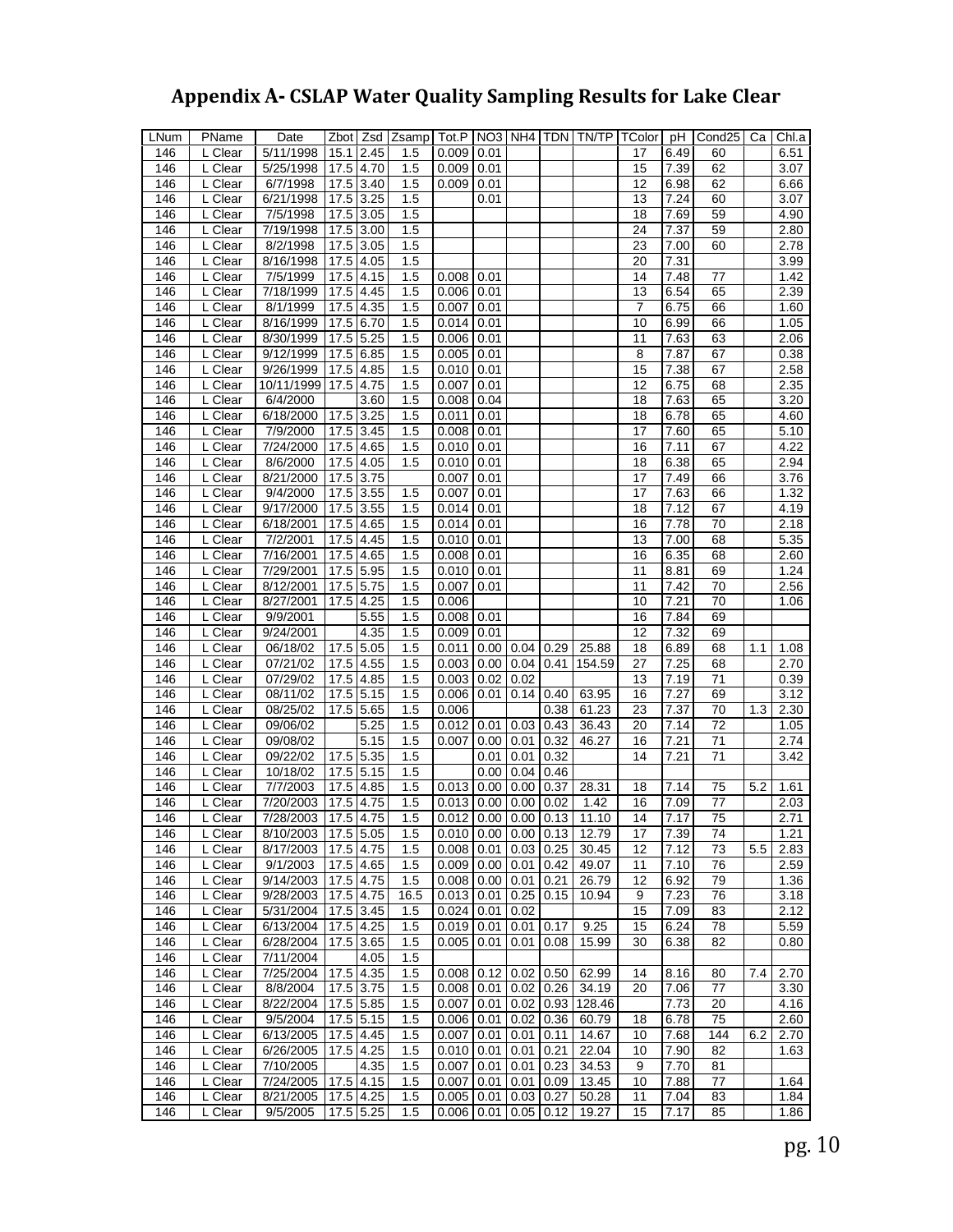| LNum | PName                | Date                  | Zbot                   | Zsd  | Zsamp | Tot.P                                 | NO3                 | NH4                  | TDN           | TN/TP  | TColor | рH   | Cond25 | Сa   | Chl.a |
|------|----------------------|-----------------------|------------------------|------|-------|---------------------------------------|---------------------|----------------------|---------------|--------|--------|------|--------|------|-------|
| 146  | L Clear              | 9/18/2005             |                        | 4.75 | 1.5   | 0.005                                 | 0.02                | 0.01                 | 0.10          | 18.54  | 7      | 7.60 | 86     |      | 1.37  |
| 146  | L Clear              | 6/18/2006             | 17.5                   | 4.55 | 1.5   | 0.010                                 | 0.03                | 0.07                 | 0.64          | 64.00  | 14     | 7.54 | 74     | 3.97 | 4.40  |
| 146  | L Clear              | 7/4/2006              | 17.5                   | 4.85 | 1.5   | 0.009                                 | 0.00                | 0.01                 | 0.45          | 51.52  | 14     | 7.47 | 57     |      | 2.48  |
| 146  | L Clear              | 7/16/2006             | 17.5                   | 4.35 | 1.5   | 0.007                                 | 0.01                | 0.03                 | 0.48          | 69.96  | 5      | 7.77 | 87     |      | 1.99  |
| 146  | L Clear              | 7/30/2006             |                        | 4.25 | 1.5   | 0.008                                 | 0.01                | 0.02                 | 0.49          | 64.26  | 18     | 6.74 | 83     |      | 3.17  |
| 146  | $\overline{L}$ Clear | 8/13/2006             | 17.5                   | 4.35 | 1.5   | 0.009                                 | 0.01                | 0.01                 | 0.45          | 49.25  | 21     | 7.27 | 63     | 5.02 | 3.35  |
| 146  | L Clear              | 8/27/2006             | 17.5                   | 3.75 | 1.5   | 0.006                                 | 0.01                | 0.01                 | 0.39          | 67.53  | 14     | 7.70 | 72     |      | 5.58  |
| 146  | L Clear              | 9/10/2006             | 17.5                   | 4.25 | 1.5   | 0.005                                 | 0.01                | 0.01                 | 0.65          | 120.88 | 34     | 7.73 | 82     |      | 4.32  |
| 146  | L Clear              | 9/17/2006             | 17.5                   | 3.85 | 1.5   | 0.008                                 |                     |                      |               |        | 43     | 7.72 | 76     |      | 3.53  |
| 146  | L Clear              | 6/30/2007             | 17.5                   | 4.75 | 1.5   | 0.009                                 | 0.01                | 0.02                 | 0.31          | 78.8   | 16     | 7.5  | 79     | 5.1  | 4.39  |
| 146  | L Clear              | 7/22/2007             | 17.5                   | 5.15 | 1.5   | 0.007                                 | 0.01                | 0.02                 | 0.54          | 171.4  | 17     | 8.0  | 78     |      | 2.51  |
| 146  | L Clear              | 8/5/2007              | 17.5                   | 4.85 | 1.5   | 0.008                                 | 0.01                | 0.01                 | 0.40          | 116.1  | 16     | 8.0  | 77     |      | 0.70  |
| 146  | L Clear              | 8/12/2007             |                        | 4.85 | 1.5   | 0.006                                 | 0.00                | 0.01                 | 0.41          | 150.2  | 16     | 6.4  | 90     |      | 1.16  |
| 146  | L Clear              | 8/19/2007             | 17.5                   | 4.75 | 1.5   | 0.007                                 | 0.18                | 0.02                 | 0.41          | 130.8  | 18     | 7.8  | 78     | 5.5  | 3.94  |
| 146  | L Clear              | 8/25/2007             | 17.5                   | 4.15 | 1.5   | 0.005                                 | 0.00                | 0.01                 | 0.35          | 144.0  | 18     | 7.9  | 83     |      | 3.29  |
| 146  | L Clear              | 9/23/2007             | 17.5                   | 4.85 | 1.5   | 0.008                                 | 0.01                | 0.01                 | 0.39          | 103.1  | 13     | 7.9  | 81     |      | 2.79  |
| 146  | L Clear              | 10/1/2007             | 17.5                   | 4.95 | 1.5   | 0.008                                 | 0.02                | 0.01                 | 0.43          | 125.5  | 17     | 6.4  | 55     |      | 3.07  |
| 146  | $\overline{L}$ Clear | 7/6/2008              | 17.5                   | 4.25 | 1.5   | 0.011                                 | 0.04                | 0.04                 | 0.15          | 31.26  | 17     | 7.25 | 79     | 5.0  | 1.60  |
| 146  | L Clear              | 7/14/2008             | 17.5                   | 4.35 | 1.5   | 0.009                                 | 0.01                | 0.01                 | 0.19          | 46.99  |        | 7.74 | 60     |      | 2.94  |
| 146  | L Clear              | 7/21/2008             | 17.5                   | 4.05 | 1.5   | 0.007                                 | 0.01                | 0.01                 | 0.19          | 55.43  | 38     | 8.01 | 72     |      | 2.45  |
| 146  | L Clear              | 7/27/2008             | 17.5                   | 4.35 | 1.5   | 0.008                                 | 0.02                | 0.05                 | 0.13          | 37.06  | 19     | 6.89 | 73     |      | 3.17  |
| 146  | L Clear              | 8/9/2008              | 17.5                   | 4.05 | 1.5   | 0.002                                 | 0.01                | 0.03                 | 0.19          | 190.79 | 19     | 7.96 | 78     | 5.1  | 3.63  |
| 146  | L Clear              | 8/17/2008             |                        | 4.00 | 1.5   | 0.007                                 | 0.00                | 0.01                 | 0.22          | 71.49  | 18     | 7.23 | 87     |      | 4.11  |
| 146  | L Clear              | 8/24/2008             | 17.5                   | 4.15 | 1.5   | 0.006                                 | 0.00                | 0.03                 | 0.24          | 82.13  | 26     | 7.60 | 89     |      | 2.28  |
| 146  | $\overline{L}$ Clear | 9/13/2008             | 17.5                   | 4.05 | 1.5   | 0.006                                 | 0.00                | 0.02                 | 0.15          | 54.04  | 20     | 7.42 | 111    |      | 2.43  |
| 146  | L Clear              | 06/14/2009            |                        | 3.65 | 1.5   | 0.012                                 | 0.00                | 0.01                 | 0.23          | 42.35  | 18     | 7.72 | 81     | 5.2  | 5.56  |
| 146  | L Clear              | 06/28/2009            | 17.5                   | 4.15 | 1.5   | 0.010                                 | 0.04                | 0.04                 | 0.22          | 46.35  | 23     | 7.95 | 58     |      | 2.22  |
| 146  | L Clear              | 07/11/2009            | 17.5                   | 3.45 | 1.5   | 0.012                                 | 0.00                | 0.01                 | 0.19          | 35.68  | 21     | 6.84 | 80     |      | 2.60  |
| 146  | L Clear              | 07/19/2009            | 17.5                   | 3.75 | 1.5   | 0.014                                 | 0.01                | 0.02                 | 0.28          | 46.12  | 30     | 6.56 | 130    |      | 2.48  |
| 146  | L Clear              | 08/02/2009            | 17.5                   | 4.45 | 1.5   | 0.009                                 | 0.03                | 0.02                 | 0.19          | 48.14  | 25     | 6.38 | 59     | 6.1  | 3.26  |
| 146  | L Clear              | 08/15/2009            |                        | 4.13 | 1.5   | 0.008                                 | 0.03                | 0.03                 | 0.27          | 71.83  | 30     | 7.60 | 38     |      | 1.40  |
| 146  | L Clear              | 08/24/2009            | 17.5                   | 4.35 | 1.5   | 0.006                                 | 0.01                | 0.01                 | 0.17          | 58.44  | 25     | 5.98 | 77     |      | 3.10  |
| 146  | L Clear              | 08/31/2009            | 17.5                   | 4.45 | 1.5   | 0.007                                 | 0.01                | 0.01                 | 0.14          | 41.92  | 27     |      | 82     |      | 2.90  |
| 146  | L Clear              | 7/4/2010              | 17.5                   | 4.75 |       | 0.016                                 | 0.01                | 0.01                 | 0.28          | 38.88  | 23     | 6.94 | 94     | 6.1  | 0.20  |
| 146  | L Clear              | 7/18/2010             |                        | 4.25 | 1.5   | 0.008                                 | 0.02                | 0.05                 | 0.15          | 42.84  | 9      | 7.41 | 99     |      | 3.10  |
| 146  | L Clear              | 7/26/2010             | 17.5                   | 4.25 | 1.5   | 0.013                                 | 0.01                | 0.03                 | 0.22          | 36.95  | 17     | 7.77 | 101    |      | 4.50  |
| 146  | L Clear              | 8/1/2010              | 17.5                   | 4.95 | 1.5   | 0.006                                 | 0.01                | 0.04                 | 0.28          | 102.43 | 18     | 7.38 | 115    |      | 2.10  |
| 146  | L Clear              | 8/15/2010             | 17.5                   | 4.65 | 1.5   | 0.006                                 | 0.01                | 0.01                 | 0.12          | 43.30  | 26     | 8.12 | 110    | 5.6  | 1.30  |
| 146  | L Clear              | 8/21/2010             | 17.5                   | 5.15 | 1.5   | 0.006                                 | 0.02                | 0.05                 | 0.34          | 119.78 | 18     | 6.95 | 106    |      | 1.50  |
| 146  | L Clear              | 9/6/2010              | 17.5                   | 4.05 | 1.5   | 0.009                                 | 0.02                | 0.02                 | 0.21          | 50.60  | 10     | 7.66 | 112    |      | 2.60  |
| 146  | L Clear              | 9/12/2010             | 17.5                   | 3.95 | 1.5   | 0.008                                 | 0.01                | 0.02                 | 0.23          | 61.76  | 5      | 7.26 | 102    |      | 1.30  |
| 146  | L Clear              | 6/10/2012             | 15.3                   | 3.35 |       | 0.012                                 | 0.02                | 0.03                 | 0.20          | 35.41  | 18     | 7.39 | 99     | 5.3  | 1.60  |
| 146  | L<br>Clear           | 7/8/2012              | 17.5                   | 3.85 | 1.5   | 0.007                                 | 0.01                | 0.10                 | 0.27          | 85.49  | 16     | 6.71 | 89     |      | 1.10  |
| 146  | L Clear              | 7/22/2012             | 17.5                   | 5.55 | 1.5   | 0.007                                 | 0.01                | 0.02                 | 0.22          | 71.91  | 14     | 8.24 | 105    |      | 1.30  |
| 146  | L Clear              | 7/29/2012 17.5 4.45   |                        |      | 1.5   | $0.013 \mid 0.01 \mid 0.01 \mid 0.27$ |                     |                      |               | 46.08  | 12     | 7.29 | 100    |      | 1.00  |
| 146  | L Clear              | 8/13/2012             | 17.5 4.95              |      | 1.5   | 0.010                                 | 0.01                |                      | $0.02 \ 0.46$ | 103.04 | 14     | 6.83 | 96     | 11.0 | 1.90  |
| 146  | L Clear              | 8/26/2012             | 17.5 6.45              |      | 1.5   | 0.009                                 | 0.01                |                      | $0.02 \ 0.24$ | 59.37  | 16     | 6.67 | 101    |      | 0.90  |
| 146  | L Clear              | 9/10/2012             | $\overline{17.5}$ 4.25 |      | 1.5   | 0.010                                 | 0.01                | $0.05$ 0.51          |               | 111.76 | 14     | 7.91 | 101    |      | 1.50  |
| 146  | L Clear              | 9/16/2012             | 17.5 4.15              |      | 1.5   | 0.011                                 | 0.01                | 0.02                 | 0.20          | 41.72  | 14     | 6.53 | 101    |      | 2.20  |
| 146  | L Clear              | 07/21/02              | $17.5$ 4.55            |      | 16.5  | 0.030                                 | 0.10                | 0.19                 | 0.61          | 20.61  |        |      |        |      |       |
| 146  | L Clear              | 07/29/02              | $\overline{17.5}$ 4.85 |      | 16.5  | 0.006                                 | $0.07$ 0.02         |                      |               |        |        |      |        |      |       |
| 146  | L Clear              | 08/11/02              | 17.5 5.15              |      | 16.5  | 0.026                                 | 0.08                | 0.23                 | 0.60          | 23.56  |        |      |        |      |       |
| 146  | $\overline{L}$ Clear | 08/25/02              | 17.5 5.65              |      | 16.0  | 0.010                                 |                     |                      | 0.59          | 62.20  |        |      |        |      |       |
| 146  | L Clear              | 09/06/02              |                        | 5.25 | 16.0  | 0.112                                 | 0.00                | 0.41                 | 0.60          | 5.40   |        |      |        |      |       |
| 146  | L Clear              | 09/08/02              |                        | 5.15 | 16.0  | 0.016                                 | $0.00 \,   \, 0.10$ |                      | 0.37          | 23.00  |        |      |        |      |       |
| 146  | L Clear              | 09/22/02              | 17.5 5.35              |      | 16.0  |                                       | 0.00                | 0.32                 | 0.65          |        |        |      |        |      |       |
| 146  | L Clear              | 7/7/2003              |                        |      | 16.5  | 0.003                                 | 0.01                | 0.01                 | 0.16          | 45.82  |        |      |        |      |       |
| 146  | L Clear              | 7/20/2003             |                        |      | 16.5  | 0.016                                 |                     | $0.12$   0.00   0.13 |               | 8.40   |        |      |        |      |       |
| 146  | L Clear              | 7/28/2003             |                        |      | 16.5  | 0.081                                 | 0.13                | 0.07                 | 0.13          | 1.61   |        |      |        |      |       |
| 146  | L Clear              | 8/10/2003             |                        |      | 16.5  | 0.021                                 | 0.14                | 0.02                 | 0.32          | 15.09  |        |      |        |      |       |
| 146  | L Clear              | 8/17/2003             |                        |      | 16.5  | 0.048                                 |                     | $0.02$ 0.15 0.38     |               | 7.85   |        |      |        |      |       |
| 146  | L Clear              | 9/1/2003              |                        |      | 16.5  | 0.038                                 | 0.02                | 0.16                 | 0.26          | 6.96   |        |      |        |      |       |
| 146  | L Clear              | $\frac{1}{9/14/2003}$ |                        |      | 16.5  | 0.015                                 |                     | $0.06$ 0.03 0.21     |               | 14.11  |        |      |        |      |       |
| 146  | L Clear              | 9/28/2003             |                        |      | 1.0   | 0.023                                 |                     | $0.01$   0.05   0.14 |               | 6.19   |        |      |        |      |       |
| 146  | L Clear              | 5/31/2004             | 17.5                   |      | 16.5  | 0.017                                 | 0.07                | 0.08                 |               |        |        |      |        |      |       |
| 146  | L Clear              | 6/13/2004             | 17.5                   |      | 17.3  | 0.058                                 | 0.07                | 0.01                 | 1.21          | 20.76  |        |      |        |      |       |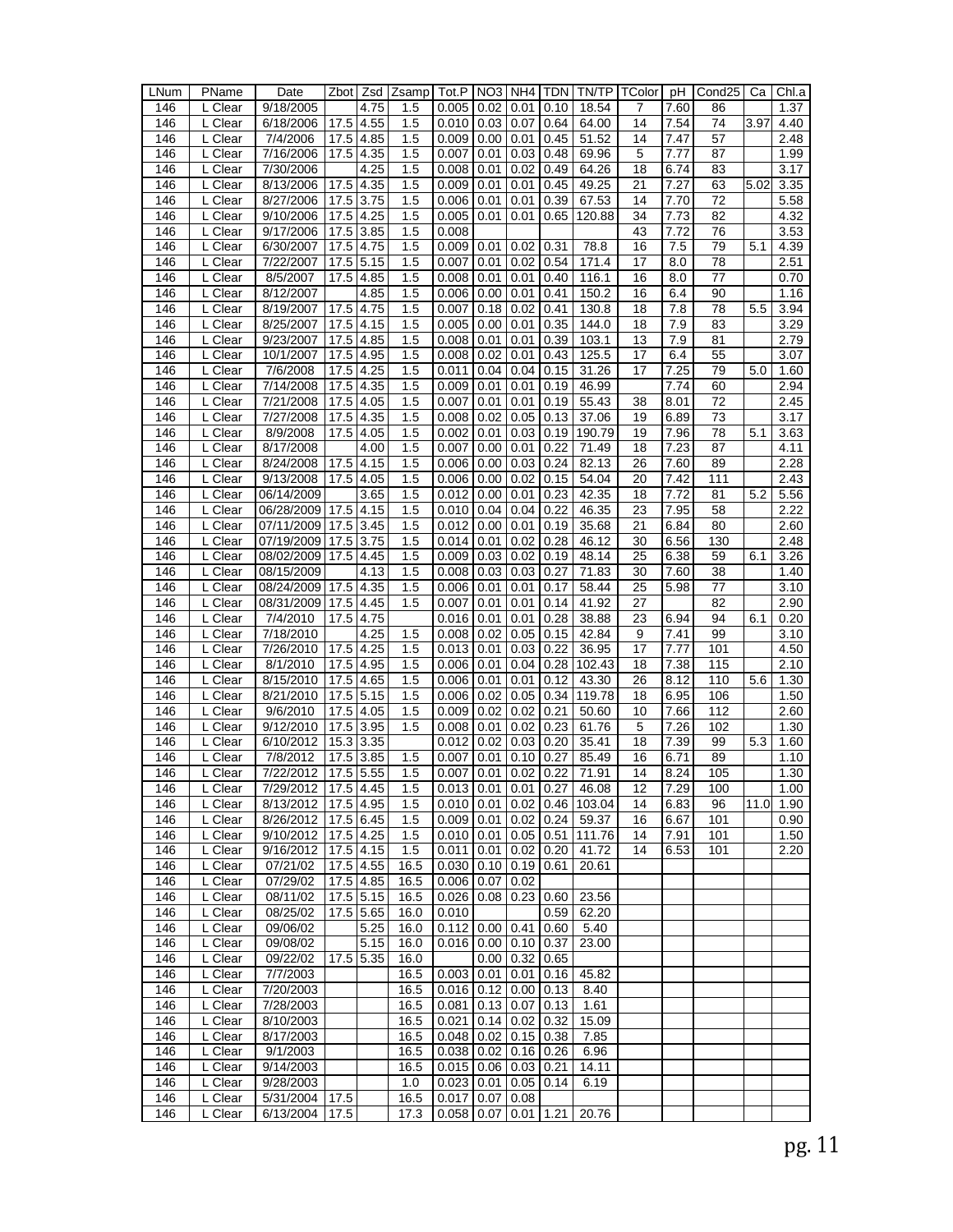| LNum | PName     | Date               |      | Zbot   Zsd   Zsamp   Tot.P   NO3   NH4   TDN   TN/TP |                              |      |      |       |  | Fe   | Mn   | As             |
|------|-----------|--------------------|------|------------------------------------------------------|------------------------------|------|------|-------|--|------|------|----------------|
| 146  | L Clear   | 6/28/2004          | 17.5 | 16.5                                                 | $0.029$   0.12   0.16   0.29 |      |      | 9.97  |  |      |      |                |
| 146  | L Clear   | 7/11/2004          |      | 17.5                                                 |                              |      |      |       |  |      |      |                |
| 146  | L Clear   | 7/25/2004          | 17.5 | 16.5                                                 | $0.022$ 0.01                 | 0.01 | 0.25 | 11.06 |  |      |      |                |
| 146  | L Clear   | 8/8/2004           | 17.5 | 16.5                                                 | $0.014$   0.13   0.02   0.34 |      |      | 24.35 |  |      |      |                |
| 146  | L Clear   | 8/22/2004          | 17.5 | 16.5                                                 | $0.028$   0.06   0.15   0.41 |      |      | 14.93 |  |      |      |                |
| 146  | L Clear   | 9/5/2004           | 17.5 | 16.5                                                 | $0.017$ 0.05 0.03 0.27       |      |      | 15.70 |  |      |      |                |
| 146  | L Clear   | 6/13/2005          |      | 16.5                                                 | 0.034                        |      |      |       |  |      |      |                |
| 146  | L Clear   | 6/26/2005          |      | 16.5                                                 | 0.056                        |      |      |       |  |      |      |                |
| 146  | L Clear   | 7/10/2005          |      | 16.5                                                 | 0.017                        |      |      |       |  |      |      |                |
| 146  | L Clear   | 7/24/2005          |      | 16.5                                                 | 0.034                        |      |      |       |  |      |      |                |
| 146  | L Clear   | 8/7/2005           |      | 16.5                                                 | 0.012                        |      |      |       |  |      |      |                |
| 146  | L Clear   | 8/21/2005          |      | 16.5                                                 | 0.044                        |      |      |       |  |      |      |                |
| 146  | L Clear   | 9/5/2005           |      | 16.5                                                 | 0.029                        |      |      |       |  |      |      |                |
| 146  | L Clear   | 9/18/2005          |      | 16.5                                                 | 0.002                        |      |      |       |  |      |      |                |
| 146  | L Clear   | 6/18/2006          | 17.5 | 16.5                                                 | 0.008                        |      |      |       |  |      |      |                |
| 146  | L Clear   | 7/4/2006           | 17.5 | 16.0                                                 | 0.021                        |      |      |       |  |      |      |                |
| 146  | L Clear   | 7/16/2006          | 17.5 | 16.5                                                 | 0.026                        |      |      |       |  |      |      |                |
| 146  | L Clear   | 7/30/2006          |      | 16.5                                                 | 0.099                        |      |      |       |  |      |      |                |
| 146  | L Clear   | 8/13/2006          | 17.5 | 16.5                                                 | 0.035                        |      |      |       |  |      |      |                |
| 146  | L Clear   | 8/27/2006          | 17.5 | 16.5                                                 | 0.007                        |      |      |       |  |      |      |                |
| 146  | L Clear   | 9/10/2006          | 17.5 | 16.5                                                 | 0.010                        |      |      |       |  |      |      |                |
| 146  | L Clear   | 9/17/2006          | 17.5 | 16.5                                                 | 0.020                        |      |      |       |  |      |      |                |
| 146  | L Clear   | 6/30/2007          | 17.5 | 16.5                                                 | 0.010                        |      |      |       |  |      |      |                |
| 146  | L Clear   | 7/22/2007          | 17.5 | 16.5                                                 | 0.013                        |      |      |       |  |      |      |                |
| 146  | $L$ Clear | 8/5/2007           | 17.5 | 16.5                                                 | 0.012                        |      |      |       |  |      |      |                |
| 146  | L Clear   | 8/12/2007          |      | 16.5                                                 | 0.023                        |      |      |       |  |      |      |                |
| 146  | L Clear   | $\sqrt{8/19/2007}$ | 17.5 | 16.5                                                 | 0.016                        |      |      |       |  |      |      |                |
| 146  | L Clear   | 8/25/2007          | 17.5 | 16.5                                                 | 0.009                        |      |      |       |  |      |      |                |
| 146  | L Clear   | 9/23/2007          | 17.5 | 16.5                                                 | 0.004                        |      |      |       |  |      |      |                |
| 146  | L Clear   | 10/1/2007          | 17.5 | 16.5                                                 | 0.011                        |      |      |       |  |      |      |                |
| 146  | L Clear   | 7/6/2008           |      | 16.5                                                 | 0.028                        |      |      |       |  |      |      |                |
| 146  | L Clear   | 7/14/2008          |      | 16.5                                                 | 0.031                        |      |      |       |  |      |      |                |
| 146  | L Clear   | 7/21/2008          |      | 16.5                                                 | 0.040                        |      |      |       |  |      |      |                |
| 146  | L Clear   | 7/27/2008          |      | 16.5                                                 | 0.022                        |      |      |       |  |      |      |                |
| 146  | L Clear   | 8/9/2008           |      | 16.5                                                 | 0.036                        |      |      |       |  |      |      |                |
| 146  | L Clear   | 8/17/2008          |      | 16.5                                                 | 0.019                        |      |      |       |  |      |      |                |
| 146  | L Clear   | 8/24/2008          |      | 16.5                                                 | 0.054                        |      |      |       |  |      |      |                |
| 146  | L Clear   | 9/13/2008          |      | 16.5                                                 | 0.020                        |      |      |       |  |      |      |                |
| 146  | L Clear   | 06/14/2009         |      | 16.5                                                 | 0.031                        | 0.12 |      |       |  |      |      |                |
| 146  | L Clear   | 06/28/2009 17.5    |      | 16.5                                                 | 0.049                        |      |      |       |  |      |      |                |
| 146  | L Clear   | 07/11/2009 17.5    |      | 16.5                                                 | 0.029                        | 0.10 |      |       |  |      |      |                |
| 146  | L Clear   | 07/19/2009 17.5    |      | 17.5                                                 | 0.044                        |      |      |       |  |      |      |                |
| 146  | L Clear   | 08/02/2009 17.5    |      | 17.5                                                 | 0.018                        | 0.01 |      |       |  | 0.55 |      | $0.44 \, 0.34$ |
| 146  | L Clear   | 08/15/2009         |      | 15.3                                                 | 0.022                        |      |      |       |  | 0.66 | 0.55 |                |
| 146  | L Clear   | 08/24/2009 17.5    |      | 17.0                                                 |                              | 0.07 |      |       |  | 5.36 |      | $0.92 \ 0.90$  |
| 146  | L Clear   | 08/31/2009 17.5    |      | 16.0                                                 | 0.004                        |      |      |       |  |      |      |                |
| 146  | L Clear   | 7/4/2010           | 17.5 | 17.5                                                 | 0.021                        | 0.04 |      |       |  |      |      |                |
| 146  | L Clear   | 7/26/2010          | 17.5 | 17.5                                                 | 0.018                        | 0.07 |      |       |  | 0.27 | 0.29 |                |
| 146  | L Clear   | 8/15/2010          | 17.5 | 17.5                                                 | 0.016                        | 0.15 |      |       |  | 0.35 |      | $0.56$ 0.34    |
| 146  | L Clear   | 9/6/2010           | 17.5 | 17.5                                                 | 0.021                        | 0.19 |      |       |  | 3.09 | 1.75 | 0.70           |
| 146  | L Clear   | 6/10/2012          |      | 15.0                                                 | 0.009                        | 0.05 |      |       |  |      |      |                |
| 146  | L Clear   | 7/8/2012           |      | 15.0                                                 |                              |      |      |       |  | 0.02 | 0.03 |                |
| 146  | L Clear   | 7/22/2012          |      | 15.0                                                 | 0.017                        | 0.07 |      |       |  |      |      |                |
| 146  | L Clear   | 7/29/2012          |      | 15.0                                                 |                              |      |      |       |  | 0.14 | 0.06 |                |
| 146  | L Clear   | 8/13/2012          |      | 15.0                                                 | 0.016                        | 0.21 |      |       |  |      |      |                |
| 146  | L Clear   | 8/26/2012          |      | 15.0                                                 |                              |      |      |       |  | 1.36 | 1.70 | 0.50           |
| 146  | L Clear   | 9/10/2012          |      | 15.0                                                 | 0.012                        | 0.08 |      |       |  |      |      |                |
| 146  | L Clear   | 9/16/2012          |      | 15.0                                                 |                              |      |      |       |  | 0.86 | 0.88 | 0.50           |
|      |           |                    |      |                                                      |                              |      |      |       |  |      |      |                |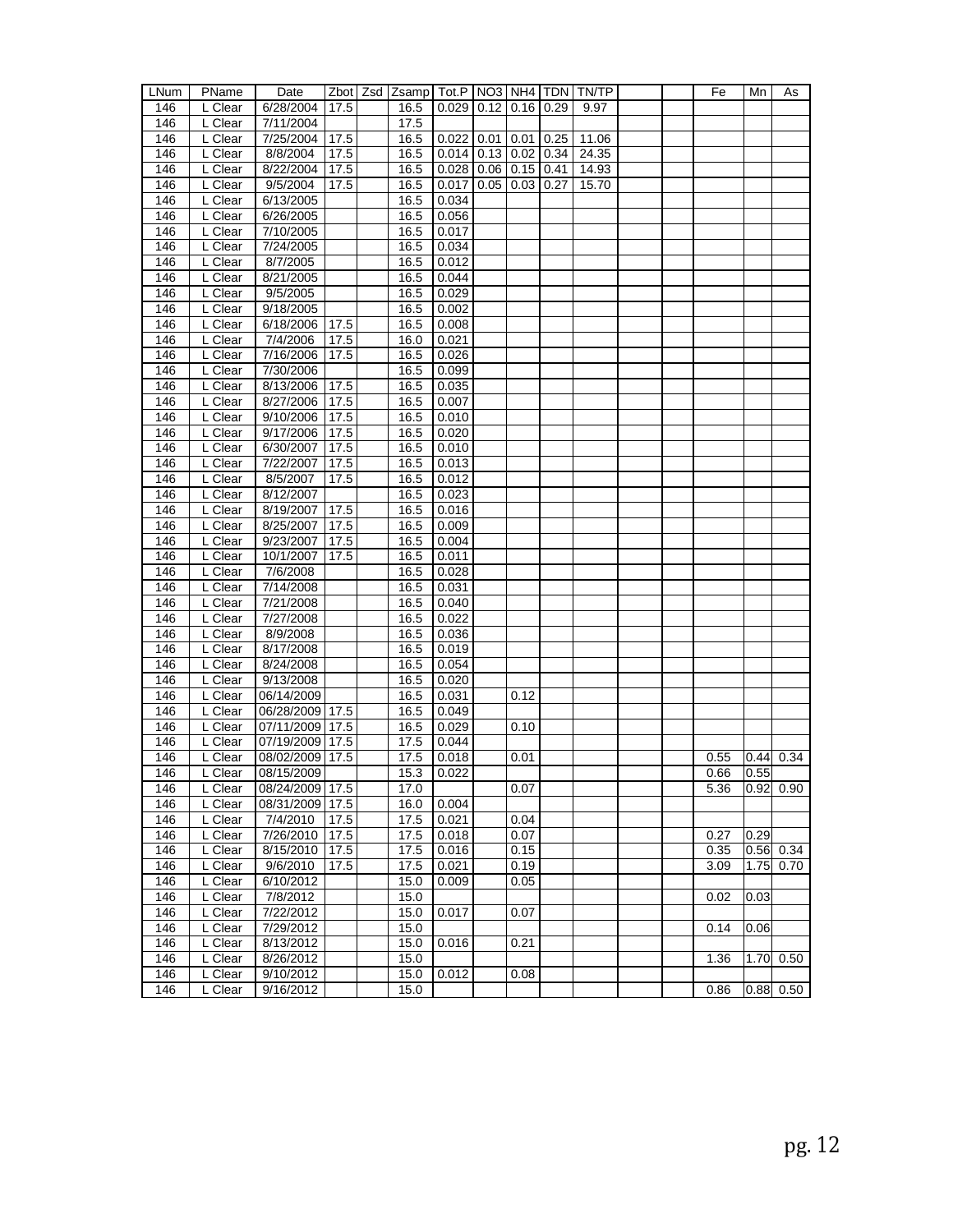|            |                    |                        |            |          |                  |                   |                                  |                  |                 |              | AQ- AQ- MC- |      |     |                |  |                | FP-FP-HAB |
|------------|--------------------|------------------------|------------|----------|------------------|-------------------|----------------------------------|------------------|-----------------|--------------|-------------|------|-----|----------------|--|----------------|-----------|
| LNum       | PName              | Date                   | Type       | TAir     | TH <sub>20</sub> | QA                | QB                               | QC               | QD              | <b>QF QG</b> | PC          | Chla | LR. | Ana-a Cycl Chl |  | <b>BG</b> form |           |
| 146        | L Clear            | 5/11/1998              | epi        | 20       | 15               | 1                 | 1                                | 4                | 5               |              |             |      |     |                |  |                |           |
| 146        | L Clear            | 5/25/1998              | epi        | 25       | 17               | 1                 | 1                                | 2                | 6               |              |             |      |     |                |  |                |           |
| 146        | L Clear            | 6/7/1998               | epi        | 13       | 14               | 1                 | 2                                | 4                | 5               |              |             |      |     |                |  |                |           |
| 146        | L Clear            | 6/21/1998              | epi        | 25       | 22<br>21         | 1<br>$\mathbf{1}$ | $\overline{2}$<br>$\overline{2}$ | 3<br>3           | 4<br>5          |              |             |      |     |                |  |                |           |
| 146        | L Clear<br>L Clear | 7/5/1998<br>7/19/1998  | epi        | 22<br>22 | 23               | 1                 | 2                                | 1                |                 |              |             |      |     |                |  |                |           |
| 146<br>146 | L Clear            | 8/2/1998               | epi<br>epi | 15       | 22               | 1                 | 3                                | 1                |                 |              |             |      |     |                |  |                |           |
| 146        | L Clear            | 8/16/1998              | epi        | 22       | 23               | 1                 | 3                                | $\overline{2}$   | 5               |              |             |      |     |                |  |                |           |
| 146        | L Clear            | 7/5/1999               | epi        |          | 25               | 1                 | 3                                | 2                | 6               |              |             |      |     |                |  |                |           |
| 146        | L Clear            | 7/18/1999              | epi        | 27       | 23               | $\mathbf{1}$      | 3                                | $\overline{2}$   | 5               |              |             |      |     |                |  |                |           |
| 146        | L Clear            | 8/1/1999               | epi        | 30       | 25               | 1                 | 3                                | 2                | 6               |              |             |      |     |                |  |                |           |
| 146        | L Clear            | 8/16/1999              | epi        | 14       | 20               | 1                 | 3                                | 1                |                 |              |             |      |     |                |  |                |           |
| 146        | L Clear            | 8/30/1999              | epi        | 16       | 19               | 1                 | 3                                | 3                | 5               |              |             |      |     |                |  |                |           |
| 146        | L Clear            | 9/12/1999              | epi        | 24       | 20               | 1                 | 3                                | 1                |                 |              |             |      |     |                |  |                |           |
| 146        | L Clear            | 9/26/1999              | epi        | 21       | 16               | 1                 | $\ensuremath{\mathsf{3}}$        | 1                | 6               |              |             |      |     |                |  |                |           |
| 146        | L Clear            | 10/11/1999             | epi        | 11       | 13               | 1                 | 3                                | 4                | 5               |              |             |      |     |                |  |                |           |
| 146        | L Clear            | 6/4/2000               | epi        | 19       | 15               | 1                 | 2                                | 3                | 5               |              |             |      |     |                |  |                |           |
| 146        | L Clear            | 6/18/2000              | epi        | 19       | 15               | 1                 | $\overline{2}$                   | 4                | 5               |              |             |      |     |                |  |                |           |
| 146        | L Clear            | 7/9/2000               | epi        | 22       | 20               | 1                 | 1                                | 3                | 5               |              |             |      |     |                |  |                |           |
| 146        | L Clear            | 7/24/2000              | epi        | 20       | 20               | 1                 | 3                                | 1                |                 |              |             |      |     |                |  |                |           |
| 146        | L Clear            | 8/6/2000               | epi        | 25       | 20               | $\mathbf{1}$      | 3                                | 3                | 5               |              |             |      |     |                |  |                |           |
| 146        | L Clear            | 8/21/2000              | epi        | 18       | 20               | 1                 | 3                                | 1                |                 |              |             |      |     |                |  |                |           |
| 146        | L Clear<br>L Clear | 9/4/2000               | epi        | 13       | 21               | 1<br>$\mathbf{1}$ | 3<br>3                           | 4<br>4           | 5<br>5          |              |             |      |     |                |  |                |           |
| 146<br>146 | L Clear            | 9/17/2000<br>6/18/2001 | epi        | 17<br>17 | 17<br>23         | 1                 | $\overline{c}$                   | $\overline{2}$   | 6               |              |             |      |     |                |  |                |           |
| 146        | L Clear            | 7/2/2001               | epi<br>epi | 21       | 21               | $\mathbf{1}$      | $\mathbf{1}$                     | $\overline{2}$   | 5               |              |             |      |     |                |  |                |           |
| 146        | L Clear            | 7/16/2001              | epi        | 23       | 20               | 1                 | 3                                | 2                | 6               |              |             |      |     |                |  |                |           |
| 146        | L Clear            | 7/29/2001              | epi        | 18       | 22               | 1                 | 3                                | 1                |                 |              |             |      |     |                |  |                |           |
| 146        | L Clear            | 8/12/2001              | epi        | 23       | 24               | 1                 | 3                                | 1                |                 |              |             |      |     |                |  |                |           |
| 146        | L Clear            | 8/27/2001              | epi        | 22       | 23               | 1                 | 3                                | 1                | 6               |              |             |      |     |                |  |                |           |
| 146        | L Clear            | 9/9/2001               | epi        | 27       | 22               | $\mathbf{1}$      | 3                                | 1                | 6               |              |             |      |     |                |  |                |           |
| 146        | L Clear            | 9/24/2001              | epi        | 20       | 18               | 1                 | 2                                | 2                | 5               |              |             |      |     |                |  |                |           |
| 146        | L Clear            | 06/18/02               | epi        | 17       | 16               | 1                 | 1                                | 4                | 5               |              |             |      |     |                |  |                |           |
| 146        | L Clear            | 07/21/02               | epi        | 22       | 23               | 1                 | $\overline{2}$                   | 1                |                 |              |             |      |     |                |  |                |           |
| 146        | L Clear            | 07/29/02               | epi        | 23       | 21               | 1                 | 3                                | $\overline{2}$   | 5               |              |             |      |     |                |  |                |           |
| 146        | L Clear            | 08/11/02               | epi        | 15       | 17               | 1                 | 3                                | 1                | 8               |              |             |      |     |                |  |                |           |
| 146        | L Clear            | 08/25/02               | epi        | 28       | 21               | 1                 | 3                                | 3                | 5               |              |             |      |     |                |  |                |           |
| 146        | L Clear            | 09/06/02               | epi        | 15       | 17               | 1                 | 3                                | 3                | 5               |              |             |      |     |                |  |                |           |
| 146        | L Clear            | 09/08/02               | epi        | 28       | 21               | $\mathbf{1}$      | 3                                | 1                | 8               |              |             |      |     |                |  |                |           |
| 146        | L Clear            | 09/22/02               | epi        | 20       | 20               | $\mathbf{1}$      | $\mathbf{3}$                     | $\overline{2}$   | $5\phantom{.0}$ |              |             |      |     |                |  |                |           |
| 146        | L Clear            | 10/18/02               | epi        | 10       | 12               | 1                 | 3                                | 4                | 5               |              |             |      |     |                |  |                |           |
| 146<br>146 | L Clear<br>L Clear | 7/7/2003<br>7/20/2003  | epi        | 20<br>26 | 23<br>21         | 1<br>1            | 3<br>3                           | 2<br>1           | 5<br>8          |              |             |      |     |                |  |                |           |
| 146        | L Clear            | 7/28/2003              | epi<br>epi | 21       | 21               | 1                 | 3                                | 3                | 5               |              |             |      |     |                |  |                |           |
| 146        | L Clear            | 8/10/2003              | epi        | 28       | 25               | 1                 | 3                                | 3                | 5               |              |             |      |     |                |  |                |           |
| 146        | L Clear            | 8/17/2003              | epi        | 22       | 24               | 1                 | 3                                | $\boldsymbol{2}$ | $\mathbf 5$     |              |             |      |     |                |  |                |           |
| 146        | L Clear            | 9/1/2003               | epi        | 21       | 24               | 1                 | 3                                | 4                | $\mathbf 5$     |              |             |      |     |                |  |                |           |
| 146        | L Clear            | 9/14/2003              | epi        | 22       | 21               | 1                 | 3                                | 3                | 5               |              |             |      |     |                |  |                |           |
| 146        | L Clear            | 9/28/2003              | epi        | 13       | 17               | 1                 | 3                                | 4                | $\mathbf 5$     |              |             |      |     |                |  |                |           |
| 146        | L Clear            | 5/31/2004              | epi        | 17       | 12               | 1                 | 1                                | 4                | 5               |              |             |      |     |                |  |                |           |
| 146        | L Clear            | 6/13/2004              | epi        | 20       | 16               | 2                 | $\mathbf{1}$                     | $\boldsymbol{2}$ | 8               |              |             |      |     |                |  |                |           |
| 146        | L Clear            | 6/28/2004              | epi        | 15       | 14               | 1                 | 2                                | 2                | 5               |              |             |      |     |                |  |                |           |
| 146        | L Clear            | 7/11/2004              | epi        | 25       | 18               | 1                 | 2                                | 1                | 0               |              |             |      |     |                |  |                |           |
| 146        | L Clear            | 7/25/2004              | epi        | 21       | 18               | 1                 | 3                                | 1                | 0               |              |             |      |     |                |  |                |           |
| 146        | L Clear            | 8/8/2004               | epi        | 16       | 16               | 1                 | 3                                | 4                | 5               |              |             |      |     |                |  |                |           |
| 146        | L Clear            | 8/22/2004              | epi        | 12       | 16               | 1                 | 3                                | 1                | 8               |              |             |      |     |                |  |                |           |
| 146        | L Clear            | 9/5/2004               | epi        | 20       | 17               | 1                 | 3                                | 1                | 0               |              |             |      |     |                |  |                |           |
| 146        | L Clear            | 6/13/2005              | epi        | 24       | 20               | 1                 | 1                                | 3                | $\mathbf 5$     |              |             |      |     |                |  |                |           |
| 146        | L Clear            | 6/26/2005              | epi        | 27       | 21               | 1                 | 3<br>2                           | 1<br>1           | 0               |              |             |      |     |                |  |                |           |
| 146        | L Clear            | 7/10/2005              | epi        | 21       | 18               | 1                 |                                  |                  | 8               |              |             |      |     |                |  |                |           |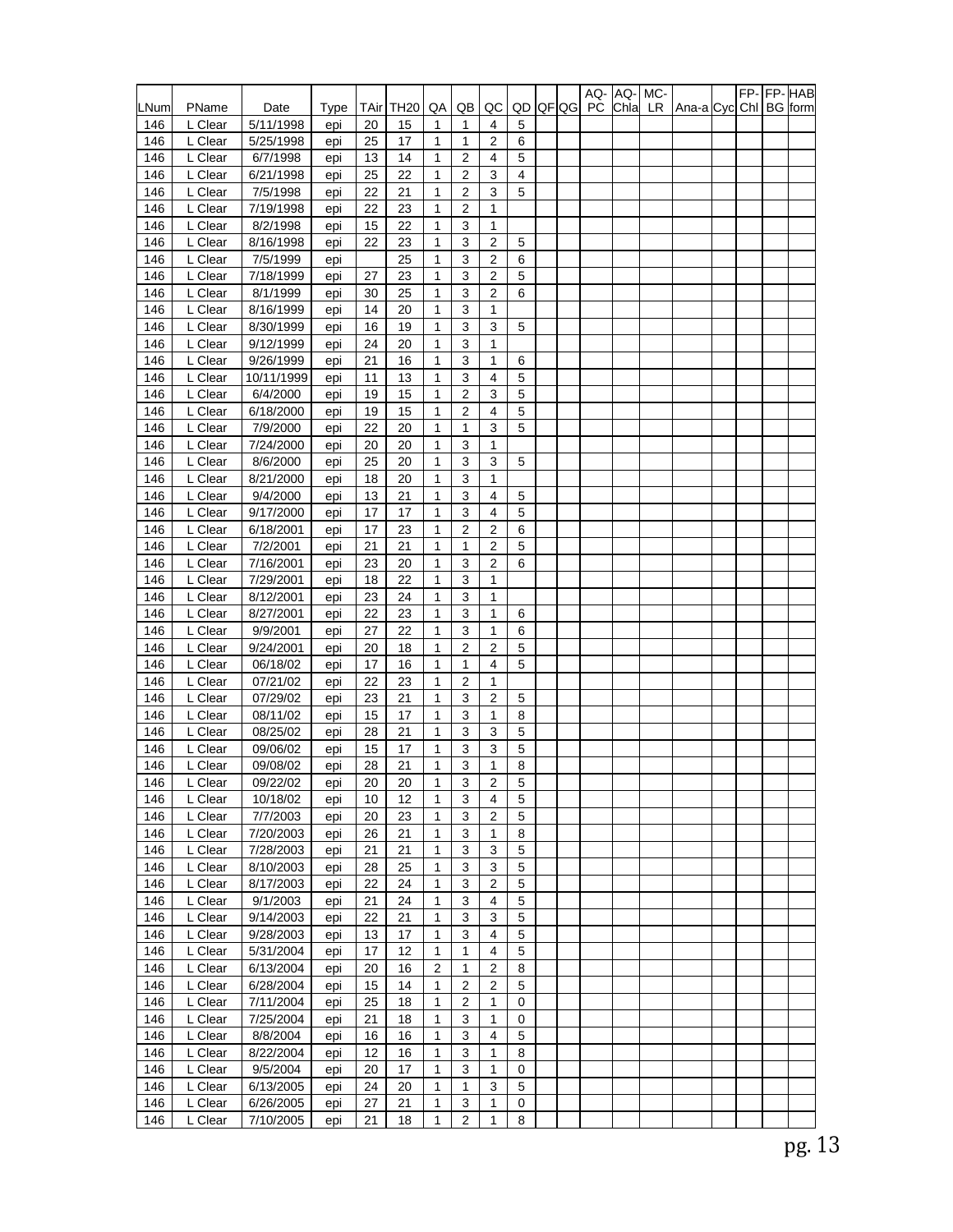|            |                    |                        |            |          |                  |                                  |                         |                                  |                     |                |                  | AQ-       | AQ-  | MC- |                                |          |                | FP- FP- HAB  |
|------------|--------------------|------------------------|------------|----------|------------------|----------------------------------|-------------------------|----------------------------------|---------------------|----------------|------------------|-----------|------|-----|--------------------------------|----------|----------------|--------------|
| LNum       | PName              | Date                   | Type       | TAir     | TH <sub>20</sub> | QA                               | QB                      | QC                               | QD                  |                | <b>QF QG</b>     | <b>PC</b> | Chla | LR. | Ana-a Cycl Chl                 |          | <b>BG</b> form |              |
| 146        | L Clear            | 7/24/2005              | epi        | 26       | 22               | 1                                | 3<br>3                  | 1                                | 0                   |                |                  |           |      |     |                                |          |                |              |
| 146<br>146 | L Clear<br>L Clear | 8/7/2005<br>8/21/2005  | epi<br>epi | 26<br>19 | 20<br>19         | 1<br>1                           | 3                       | 2<br>4                           | 8<br>5              |                |                  |           |      |     |                                |          |                |              |
| 146        | L Clear            | 9/5/2005               | epi        | 21       | 21               | $\mathbf{1}$                     | 3                       | 1                                | 0                   |                |                  |           |      |     |                                |          |                |              |
| 146        | L Clear            | 9/18/2005              | epi        | 16       | 20               | $\mathbf{1}$                     | 3                       | 4                                | 58                  |                |                  |           |      |     |                                |          |                |              |
| 146        | L Clear            | 6/18/2006              | epi        | 31       | 14               | 1                                | 1                       | 3                                | 8                   |                |                  |           |      |     |                                |          |                |              |
| 146        | L Clear            | 7/4/2006               | epi        | 23       | 20               | 1                                | 2                       | 3                                | 5                   |                |                  |           |      |     |                                |          |                |              |
| 146        | L Clear            | 7/16/2006              | epi        | 27       | 19               | $\mathbf{1}$                     | 3                       | 1                                | 0                   |                |                  |           |      |     |                                |          |                |              |
| 146        | L Clear            | 7/30/2006              | epi        | 26       | 23               | $\mathbf{1}$                     | 3                       | 1                                | 0                   |                |                  |           |      |     |                                |          |                |              |
| 146        | L Clear            | 8/13/2006              | epi        | 17       | 21               | $\mathbf{1}$                     | 3                       | $\overline{2}$                   | 5                   |                |                  |           |      |     |                                |          |                |              |
| 146        | L Clear            | 8/27/2006              | epi        | 16       | 20               | 1                                | 3                       | 4                                | 5                   |                |                  |           |      |     |                                |          |                |              |
| 146        | L Clear            | 9/10/2006              | epi        | 16       | 18               | 1                                | 3                       | 3                                | 5                   |                |                  |           |      |     |                                |          |                |              |
| 146        | L Clear            | 9/17/2006              | epi        | 23       | 18               | 1                                | 3                       | 3                                | 5                   |                |                  |           |      |     |                                |          |                |              |
| 146        | L Clear            | 6/30/2007              | epi        | 18       | 15               | $\mathbf{1}$                     | $\overline{2}$          | 3                                | $\overline{2}$      |                |                  |           |      |     |                                |          |                |              |
| 146        | L Clear            | 7/22/2007              | epi        | 22       | 18               | $\mathbf{1}$                     | 3                       | 1                                | 0                   |                |                  |           |      |     |                                |          |                |              |
| 146        | L Clear            | 8/5/2007               | epi        | 23       | 22               | 1                                | 3                       | 1                                | 0                   |                |                  |           |      |     |                                |          |                |              |
| 146        | L Clear            | 8/12/2007              | epi        | 27       | 20               | 1                                | 3                       | 1                                | 0                   |                |                  |           |      |     |                                |          |                |              |
| 146        | L Clear            | 8/19/2007              | epi        | 18       | 16               | 1                                | 3                       | 4                                | 5                   |                |                  |           |      |     |                                |          |                |              |
| 146        | L Clear            | 8/25/2007              | epi        | 28       | 16               | 1                                | 3                       | 3                                | 5                   |                |                  |           |      |     |                                |          |                |              |
| 146        | L Clear            | 9/23/2007              | epi        | 15       | 14               | $\mathbf{1}$                     | 3                       | 3                                | 5                   |                |                  |           |      |     |                                |          |                |              |
| 146<br>146 | L Clear<br>L Clear | 10/1/2007<br>7/6/2008  | epi        | 22<br>27 | 14<br>18         | $\mathbf{1}$<br>1                | 3<br>3                  | 3<br>1                           | 5<br>0              |                |                  |           |      |     |                                |          |                |              |
| 146        | L Clear            | 7/14/2008              | epi        | 19       | 16               | 1                                | 3                       | 2                                | 5                   |                |                  |           |      |     |                                |          |                |              |
| 146        | L Clear            | 7/21/2008              | epi<br>epi | 20       | 17               | 1                                | 3                       | 2                                | 5                   |                |                  |           |      |     |                                |          |                |              |
| 146        | L Clear            | 7/27/2008              | epi        | 23       | 17               | $\mathbf{1}$                     | $\overline{\mathbf{c}}$ | $\mathbf{1}$                     | 0                   |                |                  |           |      |     |                                |          |                |              |
| 146        | L Clear            | 8/9/2008               | epi        | 22       | 19               | $\mathbf{1}$                     | 3                       | $\overline{2}$                   | 5                   |                |                  |           |      |     |                                |          |                |              |
| 146        | L Clear            | 8/17/2008              | epi        | 20       | 18               | 1                                | 3                       | 3                                | 5                   |                |                  |           |      |     |                                |          |                |              |
| 146        | L Clear            | 8/24/2008              | epi        | 29       | 19               | 1                                | 3                       | 1                                |                     |                |                  |           |      |     |                                |          |                |              |
| 146        | L Clear            | 9/13/2008              | epi        | 24       | 16               | 1                                | 3                       | 3                                | 5                   |                |                  |           |      |     |                                |          |                |              |
| 146        | L Clear            | 06/14/2009             | epi        | 23       | 15               | $\mathbf{1}$                     | 1                       | 1                                | 0                   |                |                  |           |      |     |                                |          |                |              |
| 146        | L Clear            | 06/28/2009             | epi        | 19       | 17               | 1                                | 3                       | 1                                | 0                   |                |                  |           |      |     |                                |          |                |              |
| 146        | L Clear            | 07/11/2009             | epi        | 17       | 15               | 1                                | 3                       | 2                                | 0                   |                |                  |           |      |     |                                |          |                |              |
| 146        | L Clear            | 07/19/2009             | epi        | 21       | 16               | $\overline{2}$                   | 3                       | 2                                | 0                   |                |                  |           |      |     |                                |          |                |              |
| 146        | L Clear            | 08/02/2009             | epi        | 23       | 17               | $\overline{2}$                   | 3                       | $\overline{2}$                   | 5                   |                |                  |           |      |     |                                |          |                |              |
| 146        | L Clear            | 08/15/2009             | epi        | 23       | 20               | $\overline{2}$                   | 3                       | $\overline{2}$                   | 0                   |                |                  |           |      |     |                                |          |                |              |
| 146        | L Clear            | 08/24/2009             | epi        | 20       | 19               | $\overline{2}$                   | 3                       | 2                                | 0                   |                |                  |           |      |     |                                |          |                |              |
| 146        | L Clear            | 08/31/2009             | epi        | 18       | 15               | 2                                | 3                       | 2                                | 0                   |                |                  |           |      |     |                                |          |                |              |
| 146        | L Clear            | 7/4/2010               | epi        | 28       | 16               | 2                                | 2                       | 2                                | 0                   | 0              | 0                |           |      |     |                                |          |                |              |
| 146        | L Clear            | 7/18/2010<br>7/26/2010 | epi        | 23<br>22 | 20               | $\overline{2}$<br>$\overline{2}$ | 2<br>$\overline{2}$     | $\overline{2}$<br>$\overline{2}$ | 5                   | 0<br>$\pmb{0}$ | 0<br>$\mathbf 0$ |           |      |     |                                |          |                |              |
| 146<br>146 | L Clear            |                        | epi        |          | 18<br>19         | $\mathbf{1}$                     | $\mathbf{1}$            | $\mathbf{1}$                     | $\overline{0}$<br>0 | 0              | 0                |           |      |     |                                |          |                |              |
| 146        | L Clear<br>L Clear | 8/1/2010<br>8/15/2010  | epi<br>epi | 24<br>23 | 18               | 2                                | $\overline{c}$          | 2                                | 0                   | 0              | 0                |           |      |     |                                |          |                |              |
| 146        | L Clear            | 8/21/2010              | epi        | 20       | 17               | $\overline{2}$                   | 2                       | $\overline{c}$                   | 0                   | 0              | 0                |           |      |     |                                |          |                |              |
| 146        | L Clear            | 9/6/2010               | epi        | 18       | 16               | 2                                | 2                       | 2                                | 0                   | 0              | 0                | 52.41     |      |     |                                |          |                |              |
| 146        | L Clear            | 9/12/2010              | epi        | 20       | 14               | $\overline{2}$                   | $\boldsymbol{2}$        | 2                                | 0                   | 0              | 0                |           |      |     |                                |          |                |              |
| 146        | L Clear            | 6/10/2012              | epi        | 24       | 15               | $\overline{2}$                   | $\overline{c}$          | $\mathbf{1}$                     | 0                   | 0              | 0                |           |      |     | 1.80 0.90 < 0.30 < 0.417       |          | 2.340.04       | $\mathbf{I}$ |
| 146        | L Clear            | 7/8/2012               | epi        | 23       | 19               | $\overline{2}$                   | 1                       | $\overline{2}$                   | 6                   | $\mathbf 0$    | 0                |           |      |     | 1.80 0.30 < 0.30 < 0.423       |          | 1.050.19       | T            |
| 146        | L Clear            | 7/22/2012              | epi        | 22       | 20               | 2                                | 2                       | 2                                | 0                   | 0              | 0                |           |      |     | $0.40$ 0.30 < $0.30$ < $0.585$ |          | 1.200.42       |              |
| 146        | L Clear            | 7/29/2012              | epi        | 22       | 19               | $\overline{c}$                   | 1                       | 2                                | 0                   | 0              | 0                |           |      |     | 2.60 0.50 0.44 <0.292          |          | 1.520.34       |              |
| 146        | L Clear            | 8/13/2012              | epi        | 17       | 18               | 2                                | 1                       | $\overline{2}$                   | 0                   | 0              | 0                |           |      |     | $0.80$ 0.40 0.36 $< 0.552$     |          | 2.24 1.46      |              |
| 146        | L Clear            | 8/26/2012              | epi        | 22       | 19               | $\overline{2}$                   | 1                       | 2                                | 0                   | 0              | 0                |           |      |     | 3.10 0.20 < 0.30 < 0.551       |          | 2.31 1.55      |              |
| 146        | L Clear            | 9/10/2012              | epi        | 15       | 15               | 2                                | 1                       | 2                                | 0                   | 0              | 0                |           |      |     | 4.20 0.50 < 0.30 < 0.580       |          | 1.790.56       |              |
| 146        | L Clear            | 9/16/2012              | epi        | 15       | 15               | 2                                | 1                       | 1                                | 0                   | 0              | 0                |           |      |     | 3.30 0.40 < 0.30 < 3.299       | 1.220.61 |                |              |
| 146        | L Clear            | 07/21/02               | hypo       | 22       | 23               |                                  |                         |                                  |                     |                |                  |           |      |     |                                |          |                |              |
| 146        | L Clear            | 07/29/02               | hypo       | 23       | 21               |                                  |                         |                                  |                     |                |                  |           |      |     |                                |          |                |              |
| 146        | L Clear            | 08/11/02               | hypo       | 26       | 23               |                                  |                         |                                  |                     |                |                  |           |      |     |                                |          |                |              |
| 146        | L Clear            | 08/25/02               | hypo       | 21       | 22               |                                  |                         |                                  |                     |                |                  |           |      |     |                                |          |                |              |
| 146        | L Clear            | 09/06/02               | hypo       | 15       | 17               |                                  |                         |                                  |                     |                |                  |           |      |     |                                |          |                |              |
| 146        | L Clear            | 09/08/02               | hypo       | 28       | 21               |                                  |                         |                                  |                     |                |                  |           |      |     |                                |          |                |              |
| 146        | L Clear            | 09/22/02               | hypo       | 20       | 20               |                                  |                         |                                  |                     |                |                  |           |      |     |                                |          |                |              |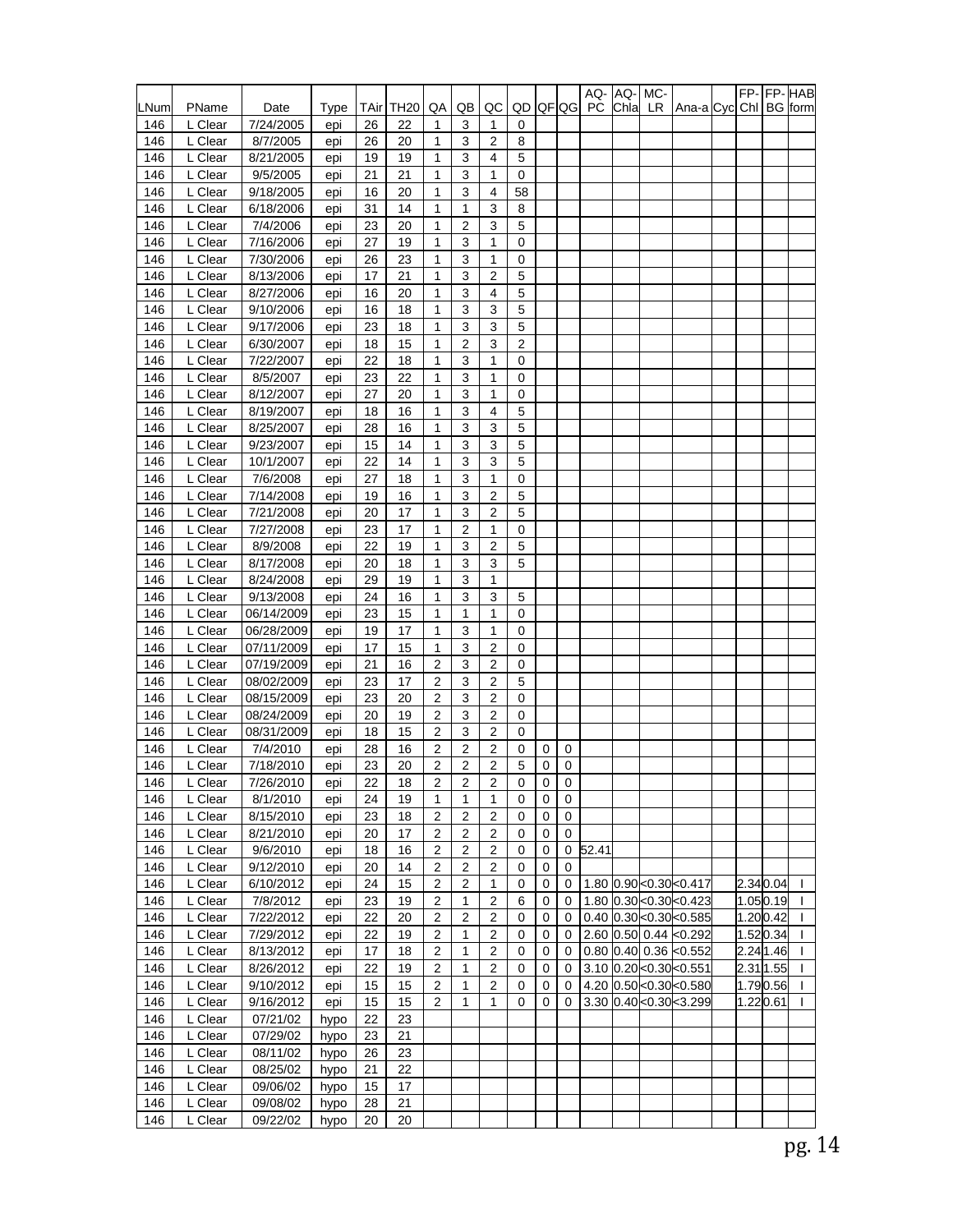|      |         |                 |      |      |                |    |    |    |    |              |           | AQ-AQ- | MC- |                       |  | FP-FP-HAB |
|------|---------|-----------------|------|------|----------------|----|----|----|----|--------------|-----------|--------|-----|-----------------------|--|-----------|
| LNum | PName   | Date            | Type | TAir | TH20           | QA | QB | QC | QD | <b>QF</b> QG | <b>PC</b> | Chla   | LR. | Ana-a Cyc Chi BG form |  |           |
| 146  | L Clear | 6/13/2005       | hypo |      | 6              |    |    |    |    |              |           |        |     |                       |  |           |
| 146  | L Clear | 6/26/2005       | hypo |      | 6              |    |    |    |    |              |           |        |     |                       |  |           |
| 146  | L Clear | 7/10/2005       | hypo |      | 6              |    |    |    |    |              |           |        |     |                       |  |           |
| 146  | L Clear | 7/24/2005       | hypo |      | 6              |    |    |    |    |              |           |        |     |                       |  |           |
| 146  | L Clear | 8/7/2005        | hypo |      | 6              |    |    |    |    |              |           |        |     |                       |  |           |
| 146  | L Clear | 8/21/2005       | hypo |      | 6              |    |    |    |    |              |           |        |     |                       |  |           |
| 146  | L Clear | 9/5/2005        | hypo |      | 6              |    |    |    |    |              |           |        |     |                       |  |           |
| 146  | L Clear | 9/18/2005       | hypo |      | 6              |    |    |    |    |              |           |        |     |                       |  |           |
| 146  | L Clear | 6/18/2006       | hypo |      | 6              |    |    |    |    |              |           |        |     |                       |  |           |
| 146  | L Clear | 7/4/2006        | hypo |      | 6              |    |    |    |    |              |           |        |     |                       |  |           |
| 146  | L Clear | 7/16/2006       | hypo |      | 6              |    |    |    |    |              |           |        |     |                       |  |           |
| 146  | L Clear | 7/30/2006       | hypo |      | 7              |    |    |    |    |              |           |        |     |                       |  |           |
| 146  | L Clear | 8/13/2006       | hypo |      | 6              |    |    |    |    |              |           |        |     |                       |  |           |
| 146  | L Clear | 8/27/2006       | hypo |      | 6              |    |    |    |    |              |           |        |     |                       |  |           |
| 146  | L Clear | 9/10/2006       | hypo |      | 6              |    |    |    |    |              |           |        |     |                       |  |           |
| 146  | L Clear | 9/17/2006       | hypo |      | 6              |    |    |    |    |              |           |        |     |                       |  |           |
| 146  | L Clear | 6/30/2007       | hypo |      | 5              |    |    |    |    |              |           |        |     |                       |  |           |
| 146  | L Clear | 7/22/2007       | hypo |      | 5              |    |    |    |    |              |           |        |     |                       |  |           |
| 146  | L Clear | 8/5/2007        | hypo |      | 6              |    |    |    |    |              |           |        |     |                       |  |           |
| 146  | L Clear | 8/12/2007       | hypo |      | 5              |    |    |    |    |              |           |        |     |                       |  |           |
| 146  | L Clear | 8/19/2007       | hypo |      | 5              |    |    |    |    |              |           |        |     |                       |  |           |
| 146  | L Clear | 8/25/2007       | hypo |      | 6              |    |    |    |    |              |           |        |     |                       |  |           |
| 146  | L Clear | 9/23/2007       | hypo |      | 5              |    |    |    |    |              |           |        |     |                       |  |           |
| 146  | L Clear | 10/1/2007       | hypo |      | 5              |    |    |    |    |              |           |        |     |                       |  |           |
| 146  | L Clear | 7/6/2008        | hypo |      | 6              |    |    |    |    |              |           |        |     |                       |  |           |
| 146  | L Clear | 7/14/2008       | hypo |      | 6              |    |    |    |    |              |           |        |     |                       |  |           |
| 146  | L Clear | 7/21/2008       | hypo |      | 6              |    |    |    |    |              |           |        |     |                       |  |           |
| 146  | L Clear | 7/27/2008       | hypo |      | 6              |    |    |    |    |              |           |        |     |                       |  |           |
| 146  | L Clear | 8/9/2008        | hypo |      | 6              |    |    |    |    |              |           |        |     |                       |  |           |
| 146  | L Clear | 8/17/2008       | hypo |      | 6              |    |    |    |    |              |           |        |     |                       |  |           |
| 146  | L Clear | 8/24/2008       | hypo |      | 6              |    |    |    |    |              |           |        |     |                       |  |           |
| 146  | L Clear | 9/13/2008       | hypo |      | 6              |    |    |    |    |              |           |        |     |                       |  |           |
| 146  | L Clear | 06/14/2009      | hypo |      | 8              |    |    |    |    |              |           |        |     |                       |  |           |
| 146  | L Clear | 06/28/2009      | hypo |      | 6              |    |    |    |    |              |           |        |     |                       |  |           |
| 146  | L Clear | 07/11/2009      | hypo |      | 7              |    |    |    |    |              |           |        |     |                       |  |           |
| 146  | L Clear | 07/19/2009      | hypo |      | 10             |    |    |    |    |              |           |        |     |                       |  |           |
| 146  | L Clear | 08/02/2009      | hypo |      | 8              |    |    |    |    |              |           |        |     |                       |  |           |
| 146  | L Clear | 08/15/2009      | hypo |      | 8              |    |    |    |    |              |           |        |     |                       |  |           |
| 146  | L Clear | 08/24/2009      | hypo |      | 12             |    |    |    |    |              |           |        |     |                       |  |           |
| 146  | L Clear | 08/31/2009 hypo |      |      | $\overline{7}$ |    |    |    |    |              |           |        |     |                       |  |           |
| 146  | L Clear | 7/4/2010        | hypo |      | 8              |    |    |    |    |              |           |        |     |                       |  |           |
| 146  | L Clear | 7/26/2010       | hypo |      | 7              |    |    |    |    |              |           |        |     |                       |  |           |
| 146  | L Clear | 8/15/2010       | hypo |      | 7              |    |    |    |    |              |           |        |     |                       |  |           |
| 146  | L Clear | 9/6/2010        | hypo |      | 6              |    |    |    |    |              |           |        |     |                       |  |           |
| 146  | L Clear | 6/10/2012       | hypo |      | 6              |    |    |    |    |              |           |        |     |                       |  |           |
| 146  | L Clear | 7/8/2012        | hypo |      | 6              |    |    |    |    |              |           |        |     |                       |  |           |
| 146  | L Clear | 7/22/2012       | hypo |      | 6              |    |    |    |    |              |           |        |     |                       |  |           |
| 146  | L Clear | 7/29/2012       | hypo |      | 5              |    |    |    |    |              |           |        |     |                       |  |           |
| 146  | L Clear | 8/13/2012       | hypo |      | 5              |    |    |    |    |              |           |        |     |                       |  |           |
| 146  | L Clear | 8/26/2012       | hypo |      | 5              |    |    |    |    |              |           |        |     |                       |  |           |
| 146  | L Clear | 9/10/2012       | hypo |      | 5              |    |    |    |    |              |           |        |     |                       |  |           |
| 146  | L Clear | 9/16/2012       | hypo |      | 5              |    |    |    |    |              |           |        |     |                       |  |           |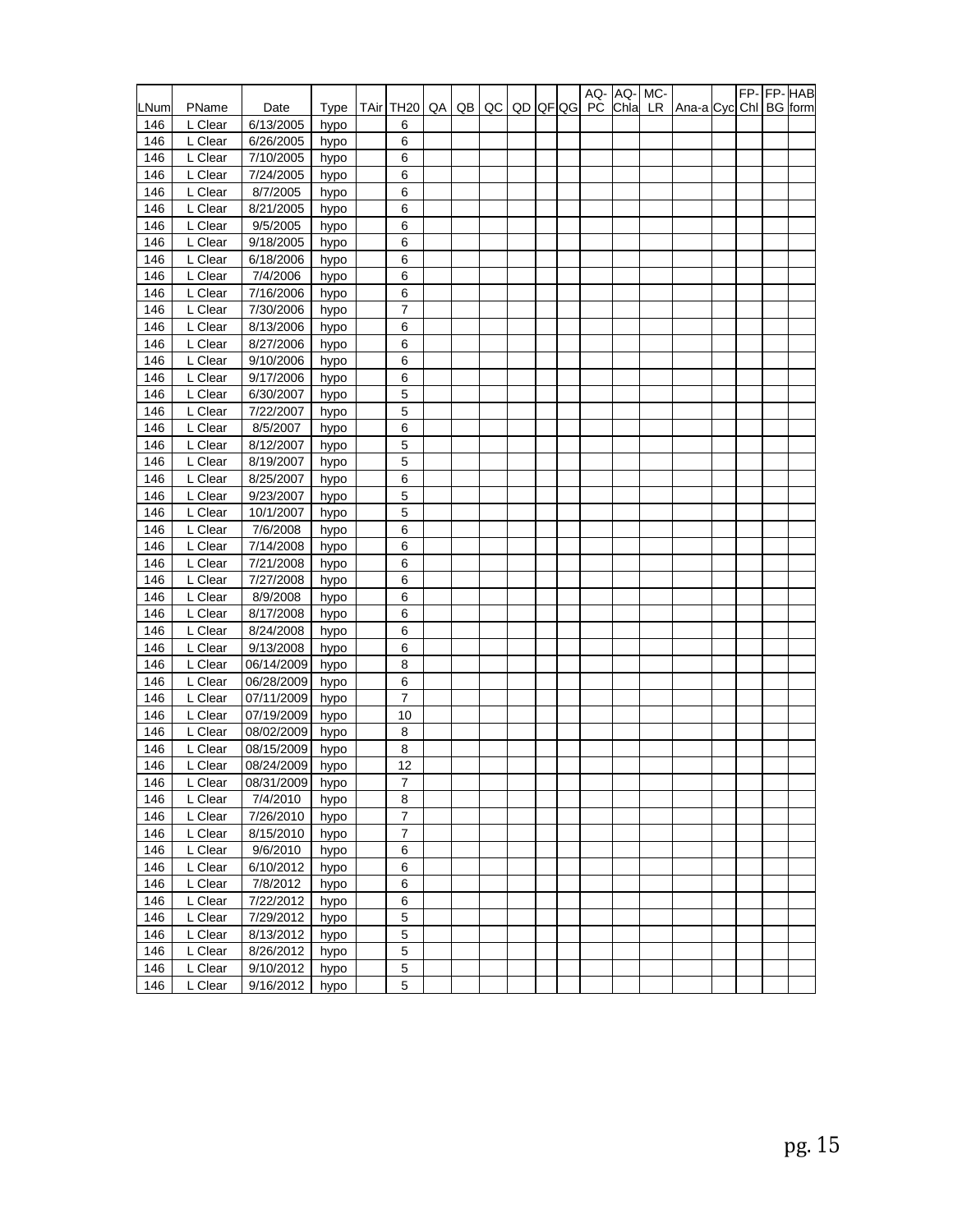# **Legend Information**

| Indicator                    | Description                                                                                                                                                                                                                     | <b>Detection</b><br>Limit | Standard (S) /<br>Criteria (C)             |
|------------------------------|---------------------------------------------------------------------------------------------------------------------------------------------------------------------------------------------------------------------------------|---------------------------|--------------------------------------------|
| <b>General Information</b>   |                                                                                                                                                                                                                                 |                           |                                            |
| Lnum                         | lake number (unique to CSLAP)                                                                                                                                                                                                   |                           |                                            |
| Lname                        | name of lake (as it appears in the Gazetteer of NYS Lakes)                                                                                                                                                                      |                           |                                            |
| Date                         | sampling date                                                                                                                                                                                                                   |                           |                                            |
| <b>Field Parameters</b>      |                                                                                                                                                                                                                                 |                           |                                            |
| Zbot                         | lake depth at sampling point, meters (m)                                                                                                                                                                                        |                           |                                            |
| Zsd                          | Secchi disk transparency or clarity                                                                                                                                                                                             | 0.1 <sub>m</sub>          | 1.2m(C)                                    |
| Zsamp                        | water sample depth (m) (epi = epilimnion or surface; bot = bottom)                                                                                                                                                              | 0.1 <sub>m</sub>          | none                                       |
| Tair                         | air temperature (C)                                                                                                                                                                                                             | $-10C$                    | none                                       |
| <b>TH20</b>                  | water temperature (C)                                                                                                                                                                                                           | $-10C$                    | none                                       |
| <b>Laboratory Parameters</b> |                                                                                                                                                                                                                                 |                           |                                            |
| Tot.P                        | total phosphorus (mg/l)                                                                                                                                                                                                         | 0.003 mg/l                | $0.020$ mg/l $(C)$                         |
| <b>NOx</b>                   | nitrate + nitrite (mg/l)                                                                                                                                                                                                        | $0.01$ mg/l               | 10 mg/l NO3 (S),<br>2 mg/l NO2 (S)         |
| NH4                          | total ammonia (mg/l)                                                                                                                                                                                                            | $0.01$ mg/l               | 2 mg/l NH4 (S)                             |
| <b>TN</b>                    | total nitrogen (mg/l)                                                                                                                                                                                                           | $0.01$ mg/l               | none                                       |
| TN/TP                        | nitrogen to phosphorus (molar) ratio, = $(TKN + NOx)*2.2/TP$                                                                                                                                                                    |                           | none                                       |
| <b>TCOLOR</b>                | true (filtered) color (ptu, platinum color units)                                                                                                                                                                               | 1 ptu                     | none                                       |
| pH                           | powers of hydrogen (S.U., standard pH units)                                                                                                                                                                                    | 0.1 S.U.                  | $6.5, 8.5$ S.U. (S)                        |
| Cond25                       | specific conductance, corrected to 25C (umho/cm)                                                                                                                                                                                | 1 umho/cm                 | none                                       |
| Ca                           | calcium (mg/l)                                                                                                                                                                                                                  | $1$ mg/l                  | none                                       |
| Chl.a                        | chlorophyll a (ug/l)                                                                                                                                                                                                            | $0.01$ ug/l               | none                                       |
| Fe                           | iron (mg/l)                                                                                                                                                                                                                     | $0.1 \,\mathrm{mg}/1$     | 1.0 mg/l $(S)$                             |
| Mn                           | manganese (mg/l)                                                                                                                                                                                                                | $\overline{0.01}$ mg/l    | $0.3$ mg/l $(S)$                           |
| As                           | arsenic (ug/l)                                                                                                                                                                                                                  | $1$ ug/l                  | 10 ug/l<br>(S)                             |
| AQ-PC                        | Phycocyanin (aquaflor) (unitless)                                                                                                                                                                                               | 1 unit                    | none                                       |
| AQ-Chl                       | Chlorophyll a (aquaflor) (ug/l)                                                                                                                                                                                                 | $1$ ug/l                  | none                                       |
| MC-LR                        | Microcystis-LR (ug/l)                                                                                                                                                                                                           | $0.01$ ug/l               | 1 ug/l potable (C)<br>20 ug/l swimming (C) |
| Ana                          | Anatoxin-a (ug/l)                                                                                                                                                                                                               | variable                  | none                                       |
| Cyl                          | Cylindrospermposin (ug/l)                                                                                                                                                                                                       | $0.1$ ug/l                | none                                       |
| FP-ChI, FP-BG                | Fluoroprobe total chlorophyll, fluoroprobe blue-green chlorophyll (ug/l)                                                                                                                                                        | $0.1$ ug/l                | none                                       |
| <b>Lake Assessment</b>       |                                                                                                                                                                                                                                 |                           |                                            |
| QA                           | water quality assessment; $1 = \text{crystal clear}$ , $2 = \text{not quite crystal clear}$ , $3 =$<br>definite algae greenness, 4 = high algae levels, 5 = severely high algae levels                                          |                           |                                            |
| QB                           | aquatic plant assessment; $1 =$ no plants visible, $2 =$ plants below surface, $3 =$<br>plants at surface, 4 = plants dense at surface, 5 = surface plant coverage                                                              |                           |                                            |
| OC                           | recreational assessment; $1 = \text{could not be nicer}, 2 = \text{excellent}, 3 = \text{slightly}$<br>impaired, $4 =$ substantially impaired, $5 =$ lake not usable                                                            |                           |                                            |
| QD                           | reasons for recreational assessment; $1 = poor$ water clarity, $2 = excessive$<br>weeds, $3 =$ too much algae, $4 =$ lake looks bad, $5 =$ poor weather, $6 =$<br>litter/surface debris, $7 =$ too many lake users, $8 =$ other |                           |                                            |
| QF, QG                       | Health and safety issues today (QF) and past week (QG); $0 =$ none, $1 =$<br>taste/odor, $2 = G1$ illness humans/animals, $3 =$ swimmers itch, $4 =$ algae<br>blooms, $5 =$ dead fish, $6 =$ unusual animals, $7 =$ other       |                           |                                            |
| HAB form                     | HAB evaluation; A = spilled paint, B = pea soup, C = streaks, D = green dots, E<br>= bubbling scum, $F = green/brown$ tint, $G = duckweed$ , $H = other$ , $I = no$ bloom                                                       |                           |                                            |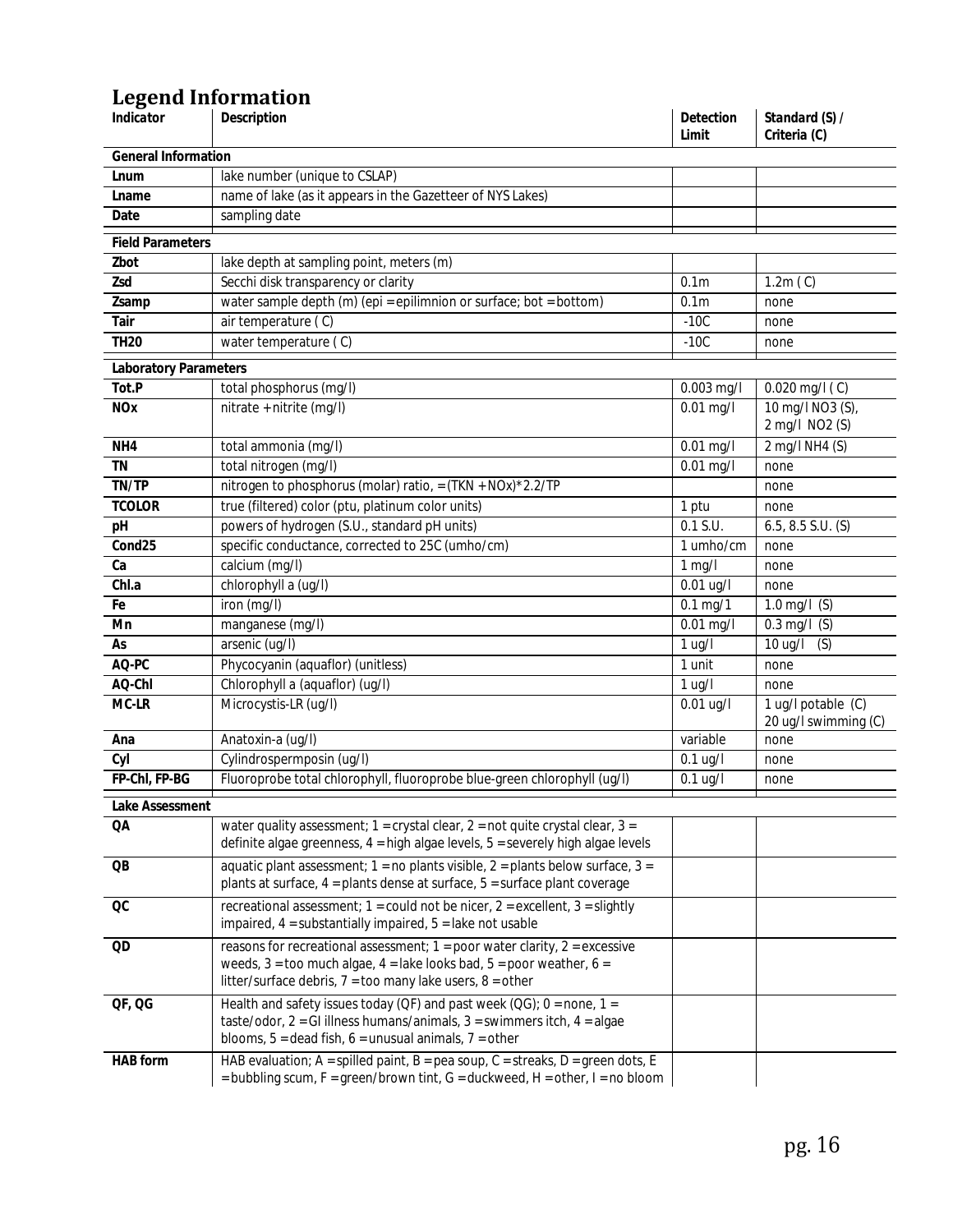| Tulit Data       |               |               |      |               |      |      |               |
|------------------|---------------|---------------|------|---------------|------|------|---------------|
|                  | 2006          | 2007          | 2008 | 2009          | 2010 | 2011 | 2012          |
| Zsd              | <b>NORMAL</b> | <b>NORMAL</b> |      | <b>NORMAL</b> |      |      | <b>LOW</b>    |
| TP               | <b>NORMAL</b> | <b>NORMAL</b> |      | <b>NORMAL</b> |      |      | <b>NORMAL</b> |
| Chl.a            | <b>HIGH</b>   | <b>HIGH</b>   |      | <b>NORMAL</b> |      |      | <b>NORMAL</b> |
| <b>NOx</b>       | <b>HIGH</b>   | <b>NORMAL</b> |      | <b>NORMAL</b> |      |      | <b>NORMAL</b> |
| NH4              | <b>HIGH</b>   | <b>NORMAL</b> |      | <b>NORMAL</b> |      |      | <b>NORMAL</b> |
| TN               | <b>HIGH</b>   | <b>NORMAL</b> |      | <b>NORMAL</b> |      |      | <b>NORMAL</b> |
| pH               | <b>NORMAL</b> | <b>NORMAL</b> |      | <b>NORMAL</b> |      |      | NORMAL        |
| SpCond           | <b>NORMAL</b> | <b>NORMAL</b> |      | <b>NORMAL</b> |      |      | <b>NORMAL</b> |
| Color            | <b>NORMAL</b> | <b>NORMAL</b> |      | <b>NORMAL</b> |      |      | <b>NORMAL</b> |
| Ca               | <b>NORMAL</b> | <b>NORMAL</b> |      | <b>NORMAL</b> |      |      | <b>NORMAL</b> |
| QΑ               | <b>NORMAL</b> | <b>NORMAL</b> |      | <b>NORMAL</b> |      |      | <b>NORMAL</b> |
| $\overline{OB}$  | <b>LOW</b>    | <b>NORMAL</b> |      | <b>NORMAL</b> |      |      | <b>NORMAL</b> |
| OC               | <b>NORMAL</b> | <b>NORMAL</b> |      | <b>NORMAL</b> |      |      | <b>NORMAL</b> |
| TH <sub>20</sub> | LOW           | <b>NORMAL</b> |      | <b>NORMAL</b> |      |      | <b>NORMAL</b> |

### **Appendix C- Monthly Evaluation of Lake Clear Data, 2006-2012**

High = average monthly reading  $> 90<sup>th</sup>$  percentile reading for lake, 2000-2010

Low = average monthly reading  $< 10<sup>th</sup>$  percentile reading for lake, 2000-2010

Normal = average monthly reading between  $10<sup>th</sup>$  and  $90<sup>th</sup>$  percentile reading for lake, 2000-2010

## **July Data**

**June Data**

|             | 2006          | 2007          | 2008                | 2009          | 2010          | 2011 | 2012          |
|-------------|---------------|---------------|---------------------|---------------|---------------|------|---------------|
| Zsd         | <b>NORMAL</b> | <b>NORMAL</b> | <b>NORMAL</b>       | <b>LOW</b>    | <b>NORMAL</b> |      | <b>NORMAL</b> |
| TР          | <b>NORMAL</b> | <b>NORMAL</b> | <b>NORMAL</b>       | <b>NORMAL</b> | <b>NORMAL</b> |      | <b>NORMAL</b> |
| Chl.a       | <b>NORMAL</b> | <b>NORMAL</b> | <b>NORMAL</b>       | <b>NORMAL</b> | <b>NORMAL</b> |      | <b>LOW</b>    |
| <b>NOx</b>  | <b>NORMAL</b> | <b>NORMAL</b> | <b>NORMAL</b>       | <b>NORMAL</b> | <b>NORMAL</b> |      | <b>NORMAL</b> |
| NH4         | <b>NORMAL</b> | <b>NORMAL</b> | <b>NORMAL</b>       | <b>NORMAL</b> | <b>NORMAL</b> |      | <b>HIGH</b>   |
| TN.         | <b>HIGH</b>   | <b>HIGH</b>   | <b>NORMAL</b>       | <b>NORMAL</b> | <b>NORMAL</b> |      | <b>NORMAL</b> |
| pH          | <b>NORMAL</b> | <b>HIGH</b>   | <b>NORMAL</b>       | <b>NORMAL</b> | <b>NORMAL</b> |      | <b>NORMAL</b> |
| SpCond      | <b>NORMAL</b> | <b>NORMAL</b> | NORMAL <sup>1</sup> | <b>HIGH</b>   | <b>NORMAL</b> |      | <b>NORMAL</b> |
| Color       | <b>NORMAL</b> | <b>NORMAL</b> | <b>NORMAL</b>       | <b>NORMAL</b> | <b>NORMAL</b> |      | <b>NORMAL</b> |
| Ca          |               |               | <b>NORMAL</b>       |               | <b>NORMAL</b> |      |               |
| QA          | <b>NORMAL</b> | <b>NORMAL</b> | <b>NORMAL</b>       | <b>NORMAL</b> | <b>NORMAL</b> |      | <b>NORMAL</b> |
| QB          | <b>NORMAL</b> | <b>NORMAL</b> | <b>NORMAL</b>       | <b>NORMAL</b> | <b>NORMAL</b> |      | <b>LOW</b>    |
| QC          | <b>NORMAL</b> | <b>NORMAL</b> | <b>NORMAL</b>       | <b>NORMAL</b> | <b>NORMAL</b> |      | <b>NORMAL</b> |
| <i>TH20</i> | <b>NORMAL</b> | <b>NORMAL</b> | <b>NORMAL</b>       | <b>NORMAL</b> | <b>NORMAL</b> |      | <b>NORMAL</b> |

High = average monthly reading  $> 90<sup>th</sup>$  percentile reading for lake, 2000-2010

Low = average monthly reading  $< 10<sup>th</sup>$  percentile reading for lake, 2000-2010

Normal = average monthly reading between  $10<sup>th</sup>$  and  $90<sup>th</sup>$  percentile reading for lake, 2000-2010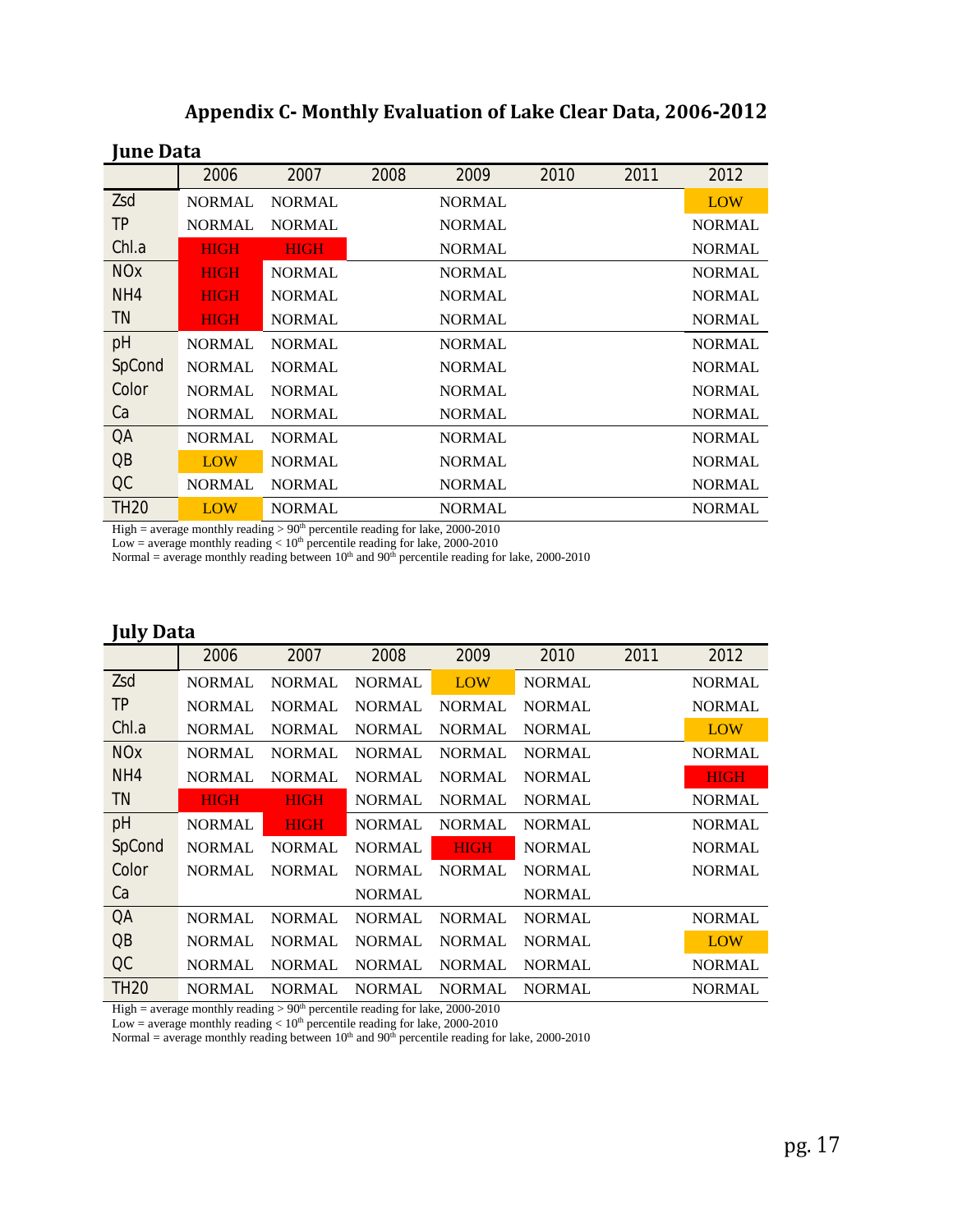## **August Data**

|                 | 2006          | 2007          | 2008          | 2009          | 2010          | 2011 | 2012          |
|-----------------|---------------|---------------|---------------|---------------|---------------|------|---------------|
| Zsd             | <b>NORMAL</b> | <b>NORMAL</b> | <b>NORMAL</b> | <b>NORMAL</b> | <b>NORMAL</b> |      | <b>HIGH</b>   |
| TР              | <b>NORMAL</b> | <b>NORMAL</b> | <b>LOW</b>    | <b>NORMAL</b> | <b>NORMAL</b> |      | <b>NORMAL</b> |
| Chl.a           | <b>HIGH</b>   | <b>NORMAL</b> | <b>NORMAL</b> | <b>NORMAL</b> | <b>NORMAL</b> |      | <b>NORMAL</b> |
| <b>NOx</b>      | <b>NORMAL</b> | <b>HIGH</b>   | <b>NORMAL</b> | <b>NORMAL</b> | <b>NORMAL</b> |      | <b>NORMAL</b> |
| NH4             | <b>NORMAL</b> | <b>NORMAL</b> | <b>NORMAL</b> | <b>NORMAL</b> | <b>NORMAL</b> |      | <b>NORMAL</b> |
| TN.             | <b>NORMAL</b> | NORMAL        | <b>NORMAL</b> | <b>NORMAL</b> | <b>NORMAL</b> |      | <b>NORMAL</b> |
| pH              | <b>NORMAL</b> | <b>NORMAL</b> | <b>NORMAL</b> | <b>NORMAL</b> | <b>NORMAL</b> |      | <b>NORMAL</b> |
| SpCond          | <b>NORMAL</b> | <b>NORMAL</b> | <b>NORMAL</b> | <b>LOW</b>    | <b>HIGH</b>   |      | <b>NORMAL</b> |
| Color           | <b>NORMAL</b> | <b>NORMAL</b> | <b>NORMAL</b> | <b>HIGH</b>   | <b>NORMAL</b> |      | <b>NORMAL</b> |
| Ca              | <b>NORMAL</b> | <b>NORMAL</b> | <b>NORMAL</b> | <b>NORMAL</b> | <b>NORMAL</b> |      | <b>HIGH</b>   |
| QA              | <b>NORMAL</b> | <b>NORMAL</b> | <b>NORMAL</b> | <b>NORMAL</b> | <b>NORMAL</b> |      | <b>NORMAL</b> |
| $\overline{OB}$ | <b>NORMAL</b> | <b>NORMAL</b> | <b>NORMAL</b> | <b>NORMAL</b> | LOW           |      | <b>LOW</b>    |
| QC              | <b>NORMAL</b> | <b>NORMAL</b> | <b>NORMAL</b> | <b>NORMAL</b> | <b>NORMAL</b> |      | <b>NORMAL</b> |
| <b>TH20</b>     | <b>NORMAL</b> | <b>NORMAL</b> | <b>NORMAL</b> | <b>NORMAL</b> | <b>NORMAL</b> |      | <b>NORMAL</b> |

High = average monthly reading  $> 90<sup>th</sup>$  percentile reading for lake, 2000-2010

Low = average monthly reading  $< 10<sup>th</sup>$  percentile reading for lake, 2000-2010

Normal = average monthly reading between  $10<sup>th</sup>$  and  $90<sup>th</sup>$  percentile reading for lake, 2000-2010

# **September Data**

|                 | 2006          | 2007          | 2008          | 2009 | <i>2010</i>   | 2011 | 2012          |
|-----------------|---------------|---------------|---------------|------|---------------|------|---------------|
| Zsd             | <b>NORMAL</b> | <b>NORMAL</b> | <b>NORMAL</b> |      | <b>NORMAL</b> |      | <b>NORMAL</b> |
| TР              | <b>NORMAL</b> | <b>NORMAL</b> | <b>NORMAL</b> |      | <b>NORMAL</b> |      | <b>NORMAL</b> |
| Chl.a           | <b>NORMAL</b> | <b>NORMAL</b> | <b>NORMAL</b> |      | <b>NORMAL</b> |      | <b>NORMAL</b> |
| <b>NOx</b>      | <b>NORMAL</b> | <b>NORMAL</b> | <b>NORMAL</b> |      | NORMAL        |      | NORMAL        |
| NH4             | <b>NORMAL</b> | <b>NORMAL</b> | <b>NORMAL</b> |      | NORMAL        |      | NORMAL        |
| TN.             | <b>HIGH</b>   | <b>NORMAL</b> | <b>NORMAL</b> |      | NORMAL        |      | <b>NORMAL</b> |
| pH              | <b>NORMAL</b> | <b>HIGH</b>   | <b>NORMAL</b> |      | <b>NORMAL</b> |      | <b>NORMAL</b> |
| SpCond          | <b>NORMAL</b> | <b>NORMAL</b> | <b>HIGH</b>   |      | <b>HIGH</b>   |      | <b>HIGH</b>   |
| Color           | <b>HIGH</b>   | <b>NORMAL</b> | <b>NORMAL</b> |      | LOW           |      | <b>NORMAL</b> |
| Ca              |               |               |               |      |               |      |               |
| QA              | <b>NORMAL</b> | <b>NORMAL</b> | <b>NORMAL</b> |      | NORMAL        |      | <b>NORMAL</b> |
| $\overline{OB}$ | <b>NORMAL</b> | <b>NORMAL</b> | <b>NORMAL</b> |      | <b>NORMAL</b> |      | <b>LOW</b>    |
| Q <sub>C</sub>  | <b>NORMAL</b> | <b>NORMAL</b> | <b>NORMAL</b> |      | NORMAL        |      | <b>NORMAL</b> |
| <i>TH20</i>     | <b>NORMAL</b> | LOW           | <b>NORMAL</b> |      | NORMAL        |      | <b>NORMAL</b> |

High = average monthly reading  $> 90<sup>th</sup>$  percentile reading for lake, 2000-2010

Low = average monthly reading  $< 10<sup>th</sup>$  percentile reading for lake, 2000-2010

Normal = average monthly reading between  $10<sup>th</sup>$  and  $90<sup>th</sup>$  percentile reading for lake, 2000-2010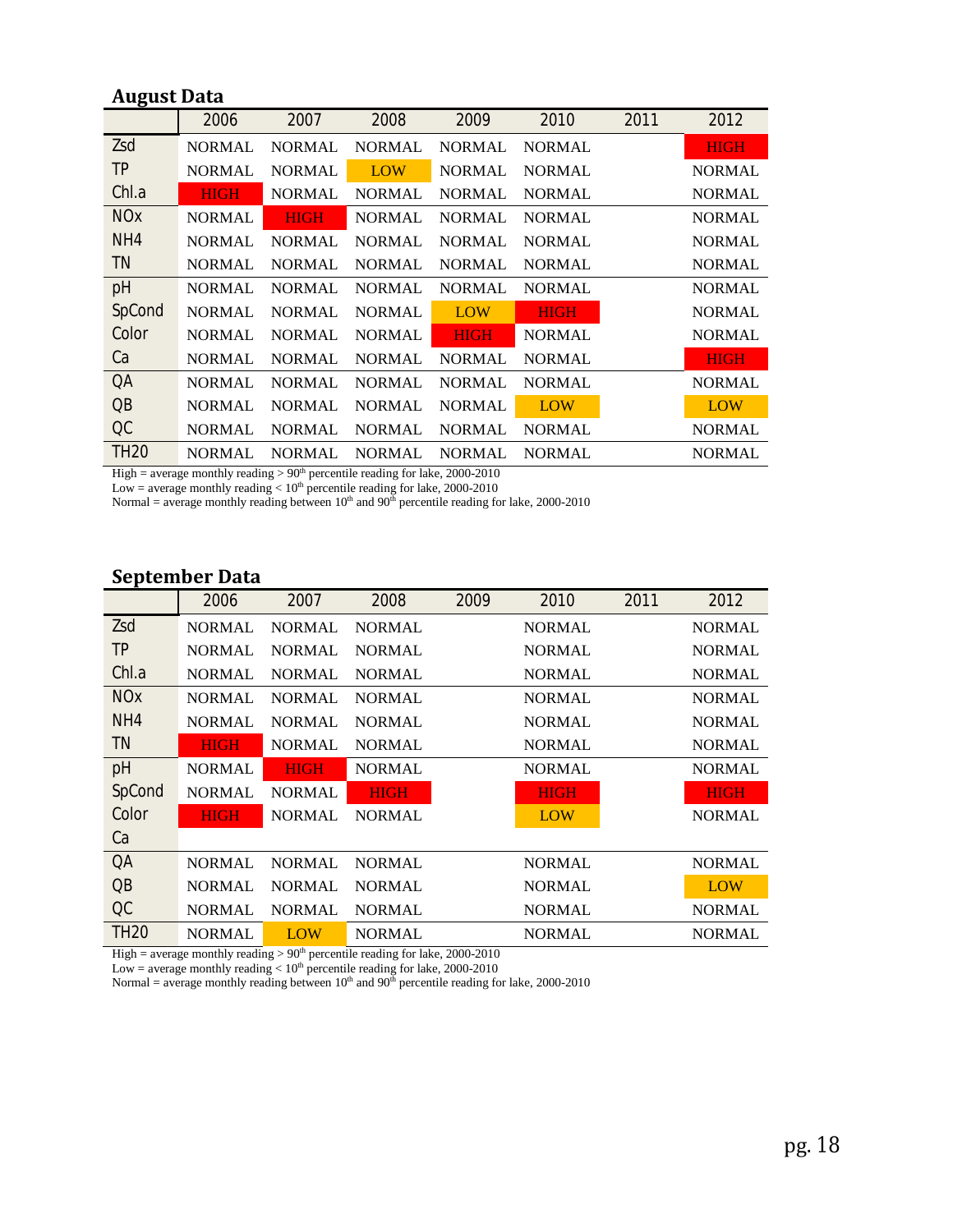## **Appendix C- Priority Waterbody Listing for Lake Clear**

### Lake Clear (1003-0109)

### **Need Verific**

Revised: 02/24/2009

#### **Waterbody Location Information**

C-15-P114..P199 Water Index No: Drain Basin: Lake Champlain **Hydro Unit Code:** 02010006/010 Str Class: AA(T) Great Chazy/Saranac **Waterbody Type:** Reg/County: 5/Franklin Co. (17) Lake **Waterbody Size:** 1091.8 Acres **Ouad Map:** UPPER SARANAC LAKE (D-23-B) **Seg Description:** entire lake **Water Quality Problem/Issue Information** (CAPS indicate MAJOR Use Impacts/Pollutants/Sources)

Use(s) Impacted **AQUATIC LIFE**  Severity Impaired **Problem Documentation** Suspected

#### **Type of Pollutant(s)**

Known: Suspected: **ACID/BASE (PH)** Possible: . . .

#### Source(s) of Pollutant(s)

Known: Suspected: ATMOSPH. DEPOSITION Possible:  $\cdots$ 

#### **Resolution/Management Information**

**Issue Resolvability:** 1 (Needs Verification/Study (see STATUS)) **Verification Status:** 4 (Source Identified, Strategy Needed) Lead Agency/Office: ext/EPA TMDL/303d Status: 2a\*

**Resolution Potential: Medium** 

#### **Further Details**

Overview

Monitoring of Lake Clear reveals no impacts to uses. However aquatic life support in the smaller ponds in this segment is considered to be impaired due to low pH, a result of atmospheric deposition (acid rain). Available data indicating such impacts are limited to smaller ponds within this segment and is more than 20 years old. Until more recent data on the condition of these smaller waters is available, the impairment to aquatic life support in this is segment will be considered to be suspected and limited.

#### Water Quality Sampling

Lake Clear has been sampled as part of the NYSDEC Citizen Statewide Lake Assessment Program (CSLAP) beginning in 1998 and continuing through 2005. An Interpretive Summary report of the findings of this sampling was published in 2006. These data indicate that the lake continues to be best characterized as mesoligotrophic, or moderately unproductive. Phosphorus levels in the lake typically fall well below the state guidance values indicating impacted/stressed recreational uses. Corresponding transparency measurements typically significantly exceed the recommended minimum for swimming beaches. Measurements of pH typically fall within the state water quality standard range of 6.5 to 8.5. The lake water is slightly to moderately colored, but color does not appear to limit water transparency. (DEC/DOW, BWAM/CSLAP, July 2006)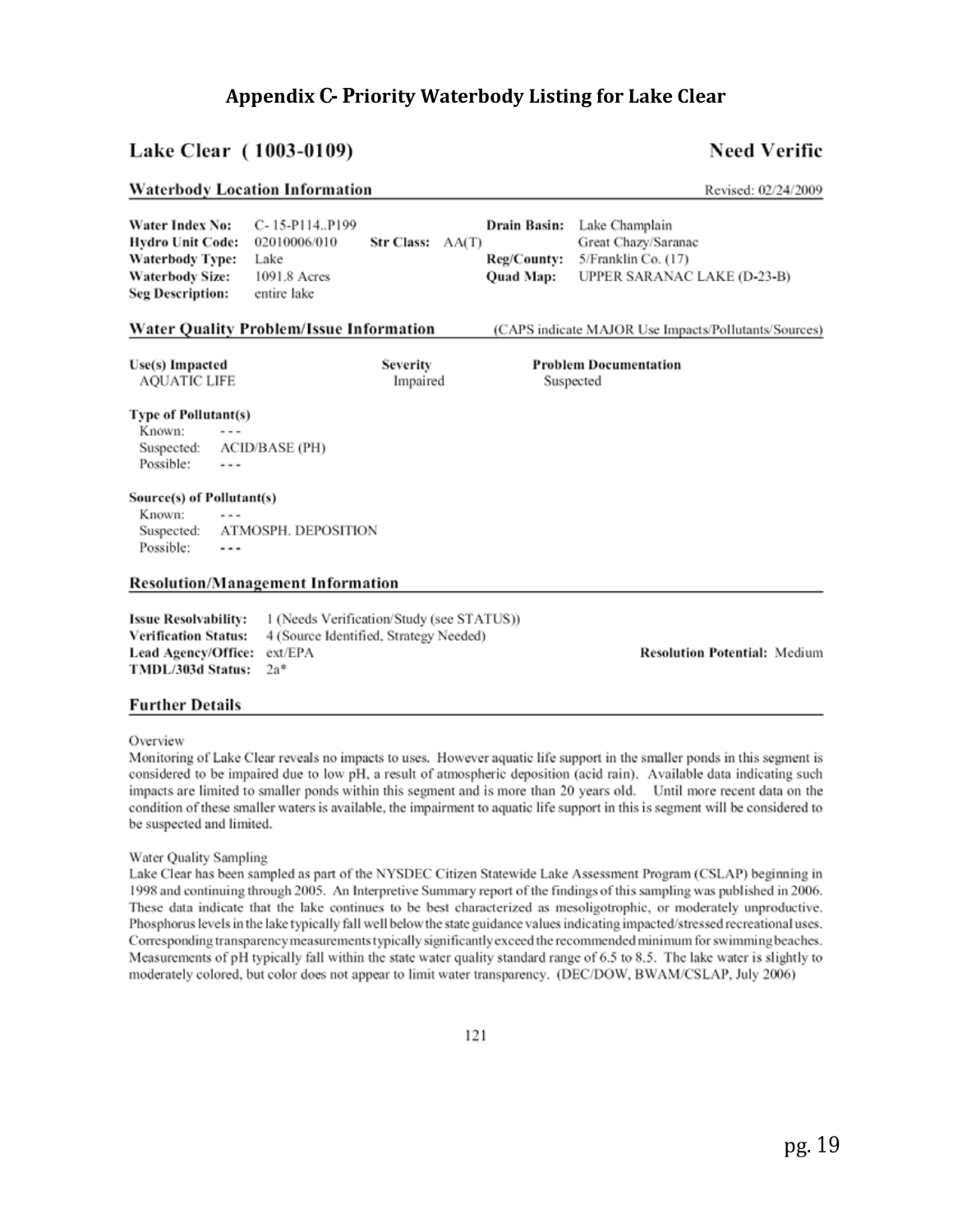#### Recreational Assessment

Public perception of the lake and its uses is also evaluated as part of the CSLAP program. This assessment indicates recreational suitability of the lake to be very favorable since the lake was first evaluated and continuing through the most recent assessment. The recreational suitability of the lake is described most frequently as "excellent" or only "slightly" impacted. The lake itself is most often described as "crystal clear," an assessment somewhat more favorable than indicated by measured water quality characteristics, while the recreational assessment are slightly less favorable. Assessments have noted that aquatic plants regularly grow to, but not densely at, the lake surface. Aquatic plants surveys have not been conducted on the lake. (DEC/DOW, BWAM/CSLAP, July 2006)

#### Lake Uses

This lake waterbody is designated class AA, suitable for use as a water supply, public bathing beach, general recreation and aquatic life support. Water quality monitoring by NYSDEC focuses primarily on support of general recreation and aquatic life. Samples to evaluate the bacteriological condition and bathing use of the lake or to evaluate contamination from organic compounds, metals or other inorganic pollutants have not been collected as part of the CSLAP monitoring program. Monitoring to assess potable water supply and public bathing use is generally the responsibility of state and/or local health departments.

#### Other/Previous Sampling

Monitoring of Lake Clear (P199) was not included in the Adirondack Lake Survey Corporation (ALSC) lake monitoring and assessment effort conducted in the mid-1980s (1984-86). Generally these were one-time samples analyzed for variety of parameters, including total phosphorus, pH and water color. However, monitoring by ALSC (1985) revealed very low pH in Lindsey Pond (P200), Saint Germain Pond (P201) and Conley Line Pond (P204) and somewhat low pH in Meadow Pond (P203). Historical surveys of the smaller pond within this segment indicate that low pH due to acid deposition is limiting the fishery. (DEC, DOW, BWAM/WQAS, January 2009 and ALSC, 1984-86)

#### Water Quality Management

Efforts are underway on a national level to address problems caused by acid rain by reducing pollutant emissions, as required by the Clean Air Act. New York State (and other northeastern states) have taken legal action against USEPA to accelerate implementation of controls. Monitoring of these waters will continue, in order to assess changes in water quality resulting from implementation of the Clean Air Act. However, these changes are expected to occur only slowly over time.

#### Section 303(d) Listing

Saint Germain Pond (P201) is included on the 2008 Section 303(d) List of Impaired Waters within the listing for Minor Lakes Trib to Upper Saranac Lake (1002-0086). However the lakes within this segment, including Saint Germain Pond, have been reassigned to other segments. As a result, it is recommended that the listing for Minor Lakes Trib to Upper Saranac Lake be replaced by a listing for Clear Pond. Lindsey Pond (P200) is included on the NYS 2008 Section 303(d) List of Impaired Waters in Appendix A as a Smaller Lakes Impaired by Acid Rain. (DEC/DOW, BWAM, 2008)

#### Segment Description

This segment includes the total area of Clear Pond (P199) and St. Germain Pond (P201) and Meadow Pond (P203), as well as smaller Lindsey Pond (P200), Conley Line Pond (P204) and unnamed ponds (P202). All the waters of this segment are Class AA.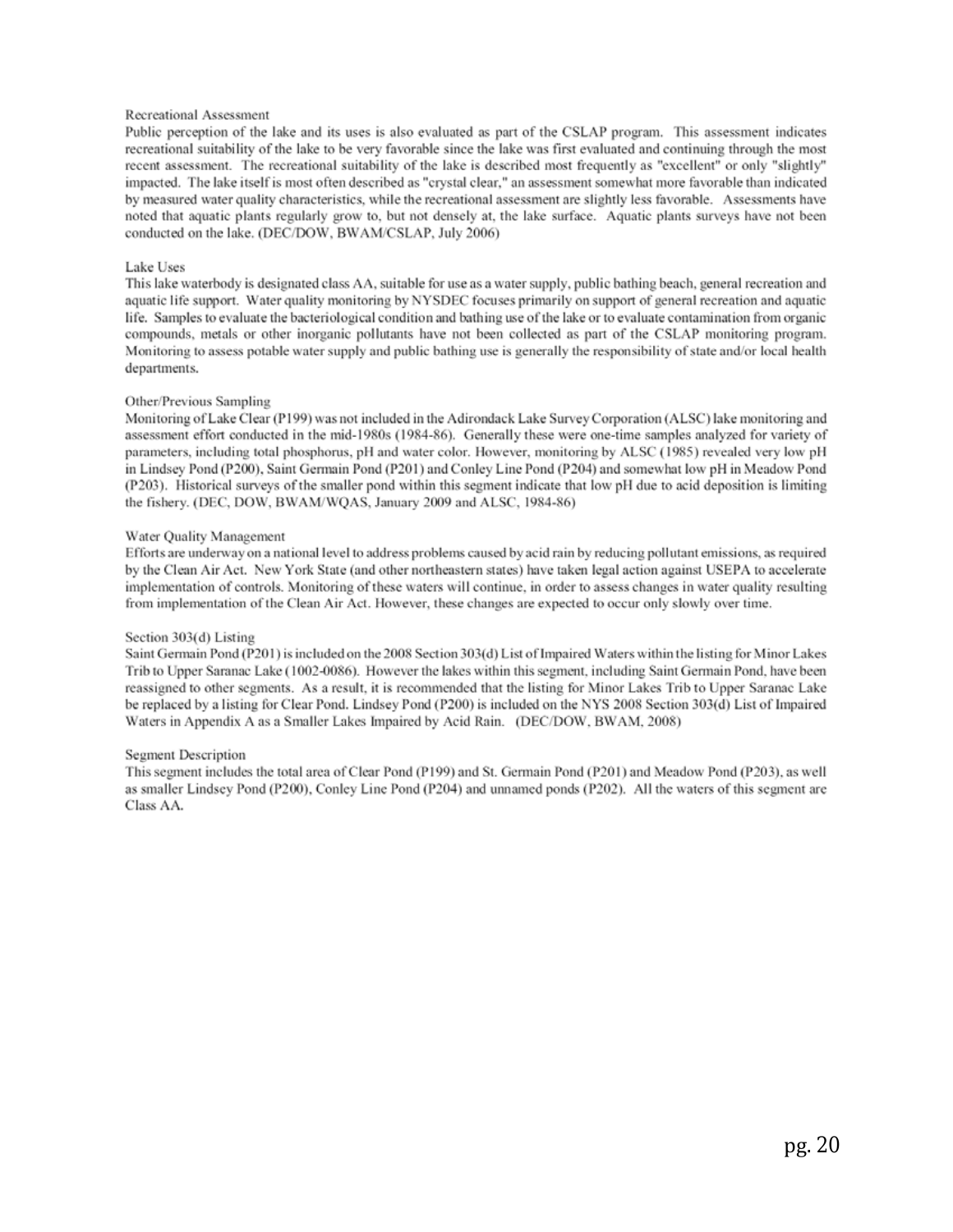# **Appendix D- Long Term Trends: Lake Clear**

### Long Term Trends: Water Clarity

- No trends apparent
- Most readings typical of *mesoligotrophic* lakes, consistent with TP and algae levels



### Long Term Trends: Phosphorus

- No trends apparent
- Most readings typical of *oligotrophic* lakes, in range of clarity and algae levels



### Long Term Trends: Chlorophyll a

- Slight decrease but no clear trends l,
- Most readings typical of *mesoligotrophic* lakes, in range of clarity and TP readings



### Long Term Trends: Lake Perception

- WQ assessments less favorable recently Recreational perception not closely linked to
- changes in either water quality or weeds



### Long Term Trends: Bottom Phosphorus

- Slightly higher bottom than surface TP
- Bottom TP readings and strong thermal layer suggest little TP migration to surface



### Long Term Trends: N:P Ratio

- No trends apparent ä,
- Most readings indicate phosphorus limits ä, algae growth